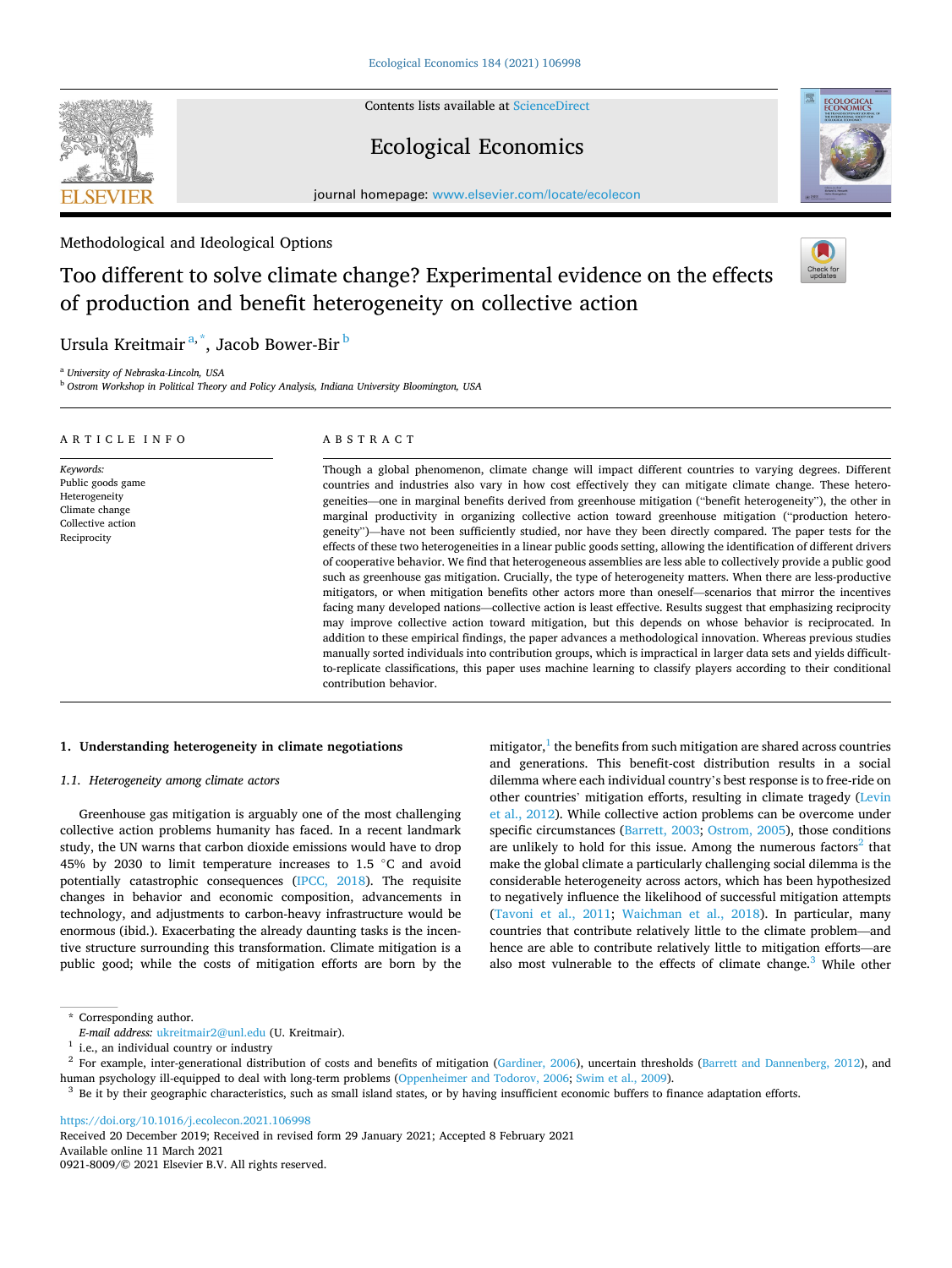<span id="page-1-0"></span>countries, such as the United States—which in 2016 emitted about 16% of global carbon dioxide emissions [\(International Energy Association,](#page-14-0)  [2019\)](#page-14-0)—contribute a large share of emissions but are comparatively less affected by changes in global temperature [\(Bathiany et al., 2018;](#page-14-0) [Nunn](#page-15-0)  [et al., 2019\)](#page-15-0). This imbalance further limits the incentives that the largest greenhouse gas emitters have to contribute toward the mitigation effort.

In this setting, behavioral economics can assist in developing collective action strategies to mitigate climate change by identifying whether and what types of heterogeneity drive cooperative deficiencies ([Milinski et al., 2008;](#page-15-0) [Milinski et al., 2006\)](#page-15-0). While no model or experiment can capture all the nuances of the institutions and incentive structures at play in an issue as complex as climate change mitigation, pared down analyses of underlying behavioral tendencies are useful for theory testing ([Ostrom, 2006](#page-15-0)) and can, at least qualitatively, shed light on the factors that need to be considered when designing effective policy ([Kessler and Vesterlund, 2015](#page-15-0)). Hitherto, this literature has predominantly focused on modeling heterogeneity in terms of i) varying en-dowments<sup>4</sup> [\(Milinski et al., 2011](#page-15-0); [Tavoni et al., 2011](#page-15-0)); ii) varying impacts of climate change ([Waichman et al., 2018](#page-15-0)), and iii) varying likelihoods of suffering damages from a climate catastrophe<sup>5</sup> [\(Burton-](#page-14-0)[Chellew et al., 2013\)](#page-14-0). These behavioral economics studies that assess barriers to collective climate action have paid considerably less attention to two types of heterogeneity; heterogeneity in marginal mitigation *productivity* and *benefit*.

Marginal *productivity* heterogeneity (MPH) implies that countries differ in how many tons of  $CO<sub>2</sub>$  each unit of effort or set monetary value can mitigate. This type of productivity might be governed by where on the marginal abatement cost curve countries are located, $6$  available technology (which would shift the abatement curve down), or the choice of mitigation method.7 Marginal *benefit* heterogeneity (MBH), in contrast, implies that countries differ in how much benefit they derive from each ton of  $CO<sub>2</sub>$  mitigated, sequestered, etc. In other words, the social cost of carbon is not distributed uniformly. While marginal benefits will significantly depend on the current greenhouse gas concentration and proximity to potential climate tipping points, heterogeneity is largely determined by how sensitive given locations are to climate impacts. For example, the IPCC report indicates that different regions will experience different temperature increases, precipitation changes, and magnitudes of sea-level rise [\(IPCC, 2018](#page-15-0)). Even if climate impacts were to be distributed evenly, regions differ in how reliant they are on resources and infrastructure affected by climate change. To illustrate, the U.S. with significant population centers near coast lines will derive greater damages from sea-level rise than land-locked Switzerland. In addition, there may be interaction effects between MPH and MBH. For example, while the Small Island States may not be effective in curbing greenhouse gas emissions given their marginal contribution to the problem and/or unavailability of cheap green alternatives (an example of MPH), these countries may benefit significantly from mitigation given their vulnerability to sea-level increases.

While efficiency dictates that, in cases of MPH and MBH, high abatement productive countries should shoulder the bulk of the mitigation effort and be compensated by high abatement benefit countries, it is not clear how these types of actors would respond given the social dilemma setting and lacking externally enforceable compensation mechanisms.<sup>8</sup> Additionally, it is not evident how these different types of heterogeneities affect a group's ability to collectively overcome a social dilemma. Previous studies have accounted for variations in benefits from a public good based on who benefits (MBH) and who contributed (MPH), but there are no studies that directly compare the effects of these types of heterogeneities (see Table 1 below). Rather, scholars seemingly assume that these types of heterogeneity have differing impacts on prosocial behavior (i.e., mitigation effort) and study them separately. Table 1 provides an overview of the studies that incorporate some kind of marginal benefit and production heterogeneity in variants of linear public goods games. Linear public goods games provide a simple incentive structure to assess collective action behavior under varying conditions. Consequently, a wealth of studies employ this design (for overviews, see [Chaudhuri, 2011](#page-14-0); [Ledyard, 1995](#page-15-0); [Zelmer, 2003](#page-15-0)) and its prevalence is as a testament to its effectiveness in capturing the conflicting individual and group incentives inherent to social dilemma settings. The first row in Table 1 identifies studies that explore the effect of MBH and MPH (and variations thereof) on cooperative behavior by comparing contributions in those settings with contributions in homogeneous settings. The second row lists studies that use heterogeneous

**Table 1** 

Overview of studies exploring marginal benefit and production heterogeneity.<sup>a</sup>

| Focus of study                                       | Marginal benefit<br>heterogeneity                                                                                                                                                                                                     | Marginal production<br>heterogeneity                                                                                                                                |
|------------------------------------------------------|---------------------------------------------------------------------------------------------------------------------------------------------------------------------------------------------------------------------------------------|---------------------------------------------------------------------------------------------------------------------------------------------------------------------|
| Test for the impact of<br>heterogeneity <sup>b</sup> | Fisher et al. (1995)                                                                                                                                                                                                                  | Blanco et al. (2016)<br>Blanco et al. (2018)<br>Carter et al. (2001)<br>Goeree et al. (2002)<br>Goetze and Galderisi<br>(1989)<br>Güth and Sääksvuori<br>$(2012)^c$ |
| Test for interaction between                         | <b>Baggio and Mittone</b>                                                                                                                                                                                                             | <b>Brick and Visser</b>                                                                                                                                             |
| heterogeneity and institutional                      | (2014)                                                                                                                                                                                                                                | (2012)                                                                                                                                                              |
| factors                                              | Cardenas et al.<br>(2002)<br>Chan et al. (1999)<br>Chan et al. (2012)<br>Dasgupta and<br>Orman (2014)<br>Fischbacher et al.<br>(2014)<br>Helland et al.<br>(2018)<br>Kesternich et al.<br>(2014)<br><b>Reuben and Riedl</b><br>(2013) | Fellner et al. (2014)<br>Noussair and Tan<br>(2011)<br>Tan (2008)                                                                                                   |

<sup>a</sup> This is study is also similar to a growing literature on multi-level or nested public goods games where individuals receive different benefits from contributions to local and global public goods ([Blackwell and McKee, 2003;](#page-14-0) [Buchan](#page-14-0) 

[et al., 2009;](#page-14-0) [Fellner and Lünser, 2014;](#page-14-0) [Gallier et al., 2019](#page-14-0)).<br><sup>b</sup> In other words, the null hypothesis is H<sub>0</sub>: *x<sub>i</sub>*( $\pi$ *β*<sup>*i*</sup>) = *x<sub>i</sub>*( $\pi$ <sup>*βii*,*y*); see discussion</sup> below.

 $^4$  That is, ability to contribute in the mitigation effort.  $^5$  That is, if groups fail to collectively prevent climate change there is a risk that they will lose their remaining resources.

 $6$  For example, low carbon economies have few low-cost mitigation opportunities left, or less developed countries are able to sequester carbon at a lower price than developed countries.<br><sup>7</sup> For example, the same amount of  $CO<sub>2</sub>$  mitigated from air travel results in

comparably greater mitigation benefit compared to  $CO<sub>2</sub>$  mitigated from vehi-<br>cles because emissions in higher altitudes are more damaging (Lee et al., 2010).

<sup>&</sup>lt;sup>c</sup> Güth and Sääksvuori's (2012) design varies includes both benefit and production heterogeneity, but they do not systematically test for the different effects. The parameters in all their treatments emulate those in our LOCAL treatment, and they do not test for effects when global externalities are greater than local externalities.

 $8$  International environmental agreements are designed with the goal of creating self-enforcing treaties but often, as in the case of the Kyoto Protocol, fall short of this goal [\(Barrett, 2003\)](#page-14-0). Arguably, it may thus be useful to explore behavioral tendencies in the absence of these institutions.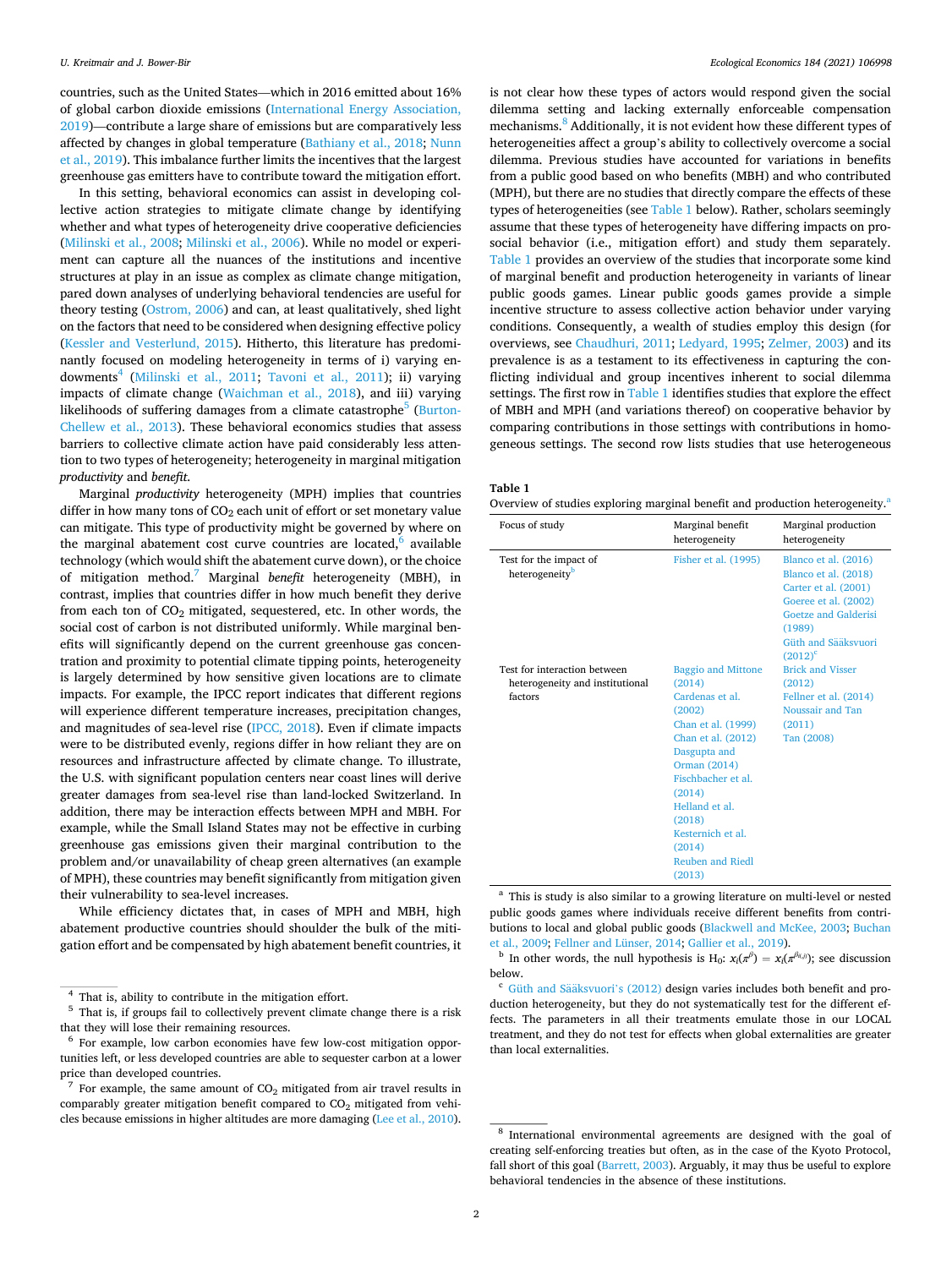groups as their baseline and test what type of institutional manipulation is effective in encouraging pro-social contribution behavior. [Noussair](#page-15-0)  [and Tan \(2011\),](#page-15-0) for example, study how effective democratically determined sanctions are in eliciting collective action when actors vary in their productivity in providing the public good.

To the best of our knowledge, there are no studies that directly compare these different forms of heterogeneity. Also absent are studies that test the effects of an interaction between these distinct types of heterogeneity. A direct test of the effect of these types of heterogeneity is critical to precisely identify the source of collective action failures, and to effectively design policies that might overcome these problems. This test would also allow us to assess whether some of the institutions studied in the second row of [Table 1](#page-1-0) would similarly apply to the other heterogeneity setting. To fill these critical gaps and aid institutional design by correctly specifying and testing sources of heterogeneity, we measure the effects of different types of heterogeneity on group- and individual-level contributions by varying how productive each contribution (in a linear public goods game) is in mitigating climate change, and how much benefit each individual receives from the public good. Individual incentives vary while the group-level return on investment—which [Isaac et al. \(1994\)](#page-15-0) propose as one of the main determinants of group-level contributions—remains constant across treatments. We explore four heterogeneity treatments as specified below.

# 1.2. *Using clustering to classify player types – A methodological contribution*

In addition to our empirical contribution, we offer a methodological contribution to the literature. We introduce clustering techniques to classify player types based on conditional cooperation preference elicitation data gathered during our experiment. Conditional cooperation is one of the leading theories to explain contribution behavior in social dilemmas. [Fischbacher et al. \(2001\)](#page-14-0) posit that individuals are willing to cooperate to overcome a social dilemma if others reciprocate these contributions. While support for the theory has been found in the lab ([Fischbacher et al., 2001](#page-14-0); Fischbacher and Gächter, 2010; Keser and Van [Winden, 2000](#page-15-0)) and in the field ([Kraft-Todd et al., 2015](#page-15-0)), the prevailing means by which researchers classify individuals according to these preferences are limited. Previous researchers have manually assigned participants to one or another ad hoc behavioral categories. These categories tend to correspond to archetypical behavioral tendencies that researchers identify in their subjects' contribution schedules. For example, [Fischbacher et al. \(2001\)](#page-14-0) and Fischbacher and Gächter (2010) manually place their subjects into three categories that they name "freeriders", "conditional cooperators", and "hump-shaped/triangle"9 cooperators, with an additional taxon to hold subjects they deem "unclassifiable" or whose contributions exhibit "other patterns". This approach is workable when the number of subjects is relatively small, but becomes intractable as the number of subjects grows, given its reliance on visually inspecting the shape of subject contribution schedules. Further, this scheme for classifying behavioral tendencies is often reliant on subjective interpretation. While subjectivity is unavoidable and not problematic per se, it would be preferable for researchers to have a means of (i) validating the classifications used by their peers, (ii) testing alternative classification schemes, and (iii) nuancing those classification schemes by introducing additional variables on which to base classification.

Our use of clustering allows for the following classification improvements. First, our data and R clustering code are publicly available for replication. Second, our code instructs researchers on how to remove or alter the variables on which we based behavior classification, and instructions on how to incorporate additional variables as relevant to other studies but not included in our classification scheme. Because cluster analysis requires researchers to make a series of decisions regarding technical specifications, any one of which alone—and all of which in concert—can influence the final sorting into categories, our code specifies the technical decisions we made, invites researchers to consider alternate specifications, and automatically generates metrics with which to asses our and proposed specifications.<sup>10</sup> Finally, because our clustering approach identifies subjects exhibiting behavioral tendencies based on a researcher-specified set of theoretically relevant inputs rather than working backwards from a predetermined set of archetypical types, previously difficult-to-classify subjects can be systematically grouped with similar subjects, exposing new or potentially intermediary behavioral categories unidentified by earlier researchers. In addition to the aforementioned improvements, our introduction of behavioral tendency classification using clustering techniques can be adapted to take full advantage of automation and machine learning.

### **2. Methods and materials**

## *2.1. Marginal cost and benefit heterogeneity in a linear public goods games*

To explore the impact of production and benefit heterogeneity, we utilize a linear $11$  public goods game. Homogeneous linear public goods games have the following set-up: a set of players  $i, j = \{1, 2, ..., n\}$ , each receives a token endowment of *e* tokens and decides how many of these tokens,  $x_i$ , to invest in a group fund, which supplies the public good to the whole group. For each token that an individual places in her private account she receives a rate of return  $\alpha$ . For each token in the group account, irrespective of the origin of the contribution, each individual receives a per token return of *β*. Linking this back to climate change negotiations, the endowment would represent a state's resources that could be committed to climate mitigation. The decision to invest in the group fund mirrors a state's mitigation efforts, which have positive externalities to the global community of size  $\beta$ . *α* represents the benefits that can be received from investing available resources in projects, policies, etc., unrelated to greenhouse gas emissions mitigation. This results in the following payoff function of:

Eq. 1: Linear Public Goods Payoff Function in Homogeneous Groups

 $9\,$  Triangle cooperators exhibit conditional cooperative tendencies, increasing contributions as other group members increase theirs, up to a given point. Thereafter these individuals reduce their contributions, seemingly substituting their group members' contributions for their own.

 $10$  Among the decisions an analyst must make: whether and how to scale data, which kernel and how many bandwidths to use, method of aggregation, measure of distance, class of clustering (e.g., k-means, partitioning around medoids, and hierarchical), etc. There are not always clear theoretical grounds or even general rules of thumb directing analysts on which specifications to use. In these cases, researchers can move forward by assessing various options against one another using various metrics. Different metrics, however, may buttress or impugn a given partitioning, so researchers must be cautious in determining which metrics to utilize. To help other researchers assess our and their clustering specifications, our code uses [Charrad et al.](#page-14-0)'s (2014) "NbClust" package, which in turn relies on a type of popularity heuristic. By presenting and summarizing over thirty measures of cluster fit and resilience, researchers can make informed decisions about which parameters they specify, and have a ready means by which to compare their and others' final clusters.  $^{11}$  Many climate change experimental studies analyze climate change mitiga-

tion behavior in provision point public goods settings, where a failure to contribute a given amount results in climate disaster (e.g., [Barrett and Dan](#page-14-0)[nenberg, 2012;](#page-14-0) [Milinski et al., 2008\)](#page-15-0). In contrast, we utilize a *linear* public goods setting to align our study with the incentive structure used by previous studies on marginal heterogeneity (see [Table 1](#page-1-0)) and because mitigation, at this point, will limit temperature increases but will not avoid them [\(IPCC, 2018](#page-15-0)).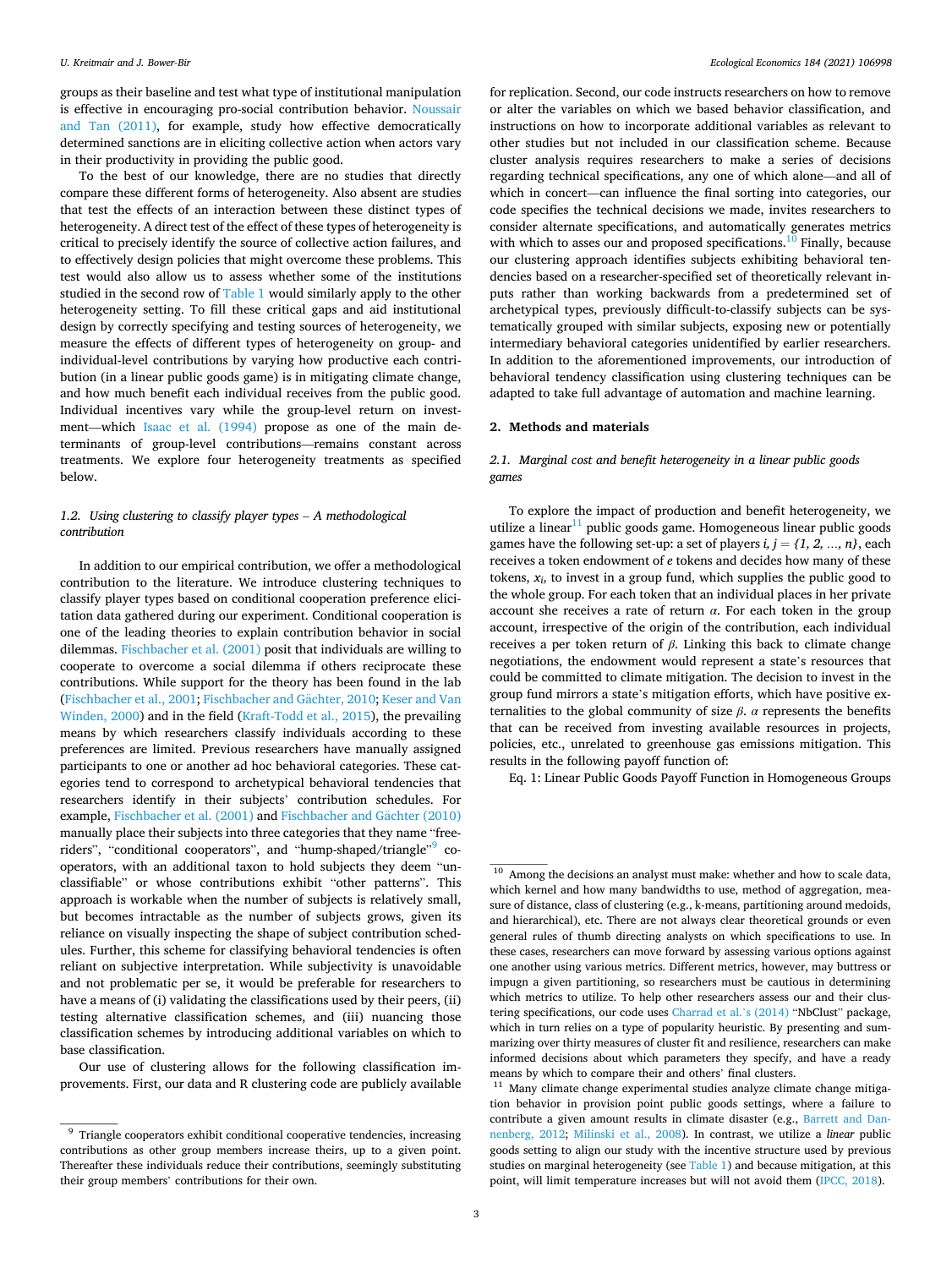#### <span id="page-3-0"></span>**Table 2**

Overview MPCR heterogeneity types and experimental treatments.<sup>a</sup>

| Heterogeneity type      | Relationship between $\beta s$                                                                                               | Treatment    | $\beta_{1,1}$ | $\beta_{1,2}$ | $\beta_{2,1}$ | $\beta_{2,2}$ |
|-------------------------|------------------------------------------------------------------------------------------------------------------------------|--------------|---------------|---------------|---------------|---------------|
| Homogeneity             | $\beta_{i, G_i} = \beta_{i, G_{-i}}$                                                                                         | <b>HOM</b>   | 0.6           | 0.6           | 0.6           | 0.6           |
| Marginal Benefit        | $= \beta_{-i, G_i} = \beta_{-i, G_{-i}}$<br>$\beta_{i, G_i} = \beta_{i, G_{-i}}$<br>$\neq \beta_{-i, G_i} = \beta_{-i, G_i}$ | <b>MBH</b>   | 0.8           | 0.8           | 0.4           | 0.4           |
| Marginal Production     | $\beta_{i, G_i} = \beta_{-i, G_i}$<br>$\neq \beta_{i, G_{-i}} = \beta_{-i, G_{-i}}$                                          | <b>MPH</b>   | 0.8           | 0.4           | 0.8           | 0.4           |
| In-group Externalities  | $\beta_{i, G_i} = \beta_{-i, G_{-i}}$<br>$> \beta_{i, G_{-i}} = \beta_{-i, G_{i}}$                                           | <b>LOCAL</b> | 0.8           | 0.4           | 0.4           | 0.8           |
| Out-group Externalities | $\beta_{i, G_{-i}} = \beta_{-i, G_i}$<br>$> \beta_{i, G_i} = \beta_{-i, G_{-i}}$                                             | LONG         | 0.4           | 0.8           | 0.8           | 0.4           |

<sup>a</sup> α was set at 1 for the experiment thus  $β = MPCR$  in this table.

$$
\pi_i = \alpha(e - x_i) + \beta \sum_{i}^{n} x_i
$$

When  $\alpha > \beta$  but  $n\beta > \alpha$ , the payoff structure emulates the well-known social dilemma conditions in which game theory predicts rational individuals motivated by personal monetary payoffs (and expecting likeminded individuals in the group) will transfer no tokens to the group account.<sup>12</sup> This outcome is not socially optimal as the highest total group payoffs occur when all tokens are placed in the group account. These conditions are often expressed in terms of the marginal per capita return (MPCR) which is calculated as  $\frac{\beta}{a}$ . Thus, in a social dilemma, *MPCR* < 1 and *n*(*MPCR) >* 1.

A fixed *β*, however, fails to account for the production and benefit heterogeneity observed in the climate change mitigation problem.<sup>13</sup> First, *benefit heterogeneity* occurs when one ton of mitigated greenhouse gases yields different benefits to countries or regions. This is the case when geographic regions are more or less prone to the harmful effects of climate change, such as sea-level rise. In this scenario, *β* in Eq. 1 varies across beneficiaries. Second, *production heterogeneity* occurs when the same amount of effort or financial investment results in different quantities of greenhouse gases mitigated, as is the case among technologically diverse countries. Thus, *β* varies across *contributions* because contributions toward a public good are no longer perfect substitutes. Finally, production and benefit heterogeneity may interact in two ways: first, *local externalities* arise when those with more effective mitigation abilities also benefit more greatly from mitigation; second, and more reflective of the climate change incentive structure, *long-distance externalities* arise when those who are able to mitigate greenhouse gas

emissions most effectively benefit less from these mitigation efforts. This incentive structure mirrors those faced by many developed countries. $^{14}$ For them, unlike small island countries, climate change poses a considerable threat, but not necessarily an existential one [\(Ciscar et al.,](#page-14-0)  [2011\)](#page-14-0). To account for these differences, we allow  $\beta$  to vary across individuals as both *recipients* (i.e.,  $\beta \rightarrow \beta_i$ ) and *sources* of public goods contributions (i.e.,  $\beta \rightarrow \beta_{i,j}$  where  $\beta_{i,j}$  refers to the benefit derived by individual *i* from *j*'s contribution*)*. Payoffs can thus be captured by the following payoff function:

Eq. 2: Linear Public Goods Payoff Function with Idiosyncratic MPCR

$$
\pi_i = \alpha(e - x_i) + \sum_{j}^{n} \beta_{i,j} x_j
$$

To specify the heterogeneity in the model, we partition the main group ( $n = 4$ ) into two subgroups: *i* and one other subject are in *i*'s group *Gi,* while the remaining two subjects are in group *G-i* of which *i* is not a member. Group membership determines the MPCR and payoffs in the following way:

Eq. 3: Linear Public Goods Payoff Function with Group-membership determined MPCR

$$
\pi_i = \alpha(e - x_i) + \beta_{i,G_i} \sum_{j \in G_i}^n x_j + \beta_{i,G_{-i}} \sum_{j \in G_{-i}}^n x_j
$$

This allows for succinct specification of heterogeneity as identified in the climate negotiations above, summarized here in Table 2. We structure our treatments around these heterogeneity types and, in groups of four individuals with two subgroups, set the parameters as indicated in the right columns of Table 2.

## *2.2. Experimental design*

The experiment consisted of two stages. In Stage I, subjects participated in a preference elicitation game based on [Fischbacher et al. \(2001\)](#page-14-0)  and [Fischbacher and G](#page-14-0)ächter (2010). This data was used (post experiment and for the purpose of analysis) to classify subjects based on conditional contribution tendencies using clustering techniques described below. In this stage, participants were randomly assigned to groups of four to play a linear public goods game with the following parameters:  $e = 12$ ,  $\alpha = 5$ , and  $\beta = 3$ . However, rather than regularly playing the game, subjects were asked to provide contribution decisions to a linear public goods game for all possible average contributions

<sup>&</sup>lt;sup>12</sup> In other words, the Nash Equilibrium implies no contributions given the linear cost and benefit functions. This result holds both for one-shot settings and repeated games with known end-point (using backward induction).<br><sup>13</sup> It is important to note that marginal benefit and production heterogeneity

are not the only important sources of heterogeneity that impact actor incentives. While we are unable to study these sources of heterogeneity in this experiment, it is important to acknowledge their role in shaping mitigation incentives. Differences in endowments, *e*, change how much a country can contribute to mitigation in the first place. This source of heterogeneity has been studied by [Milinski et al. \(2011\)](#page-15-0) and [Tavoni et al. \(2011\)](#page-15-0). In addition, variations in the private return, *α*, would represent differences in opportunity cost of mitigation. Any given amount spent on mitigation by less developed countries will have an outsized marginal impact, relative to more developed countries, on these countries' ability to promote economic growth and alleviate poverty. A

variant of this type of heterogeneity was studied by [Blanco et al., 2016.](#page-14-0)<br> $\frac{14 \text{ This incentive structure is also reminiscent of many of the long-range sulfur}}{14 \text{ This incentive structure is also consistent.}}$ dioxide pollution problems which motivated the 1985 Helsinki Protocol [\(Ringquist and Kostadinova, 2005\)](#page-15-0); The UK emitted large amounts of sulfur dioxide that, due to prevailing winds, resulted in acid deposition in Norway and Sweden. Scandinavian forests were significantly damaged while the impact on UK ecosystems was less pronounced. Hence, Scandinavia, for its own well-being relied on emission cuts in the UK.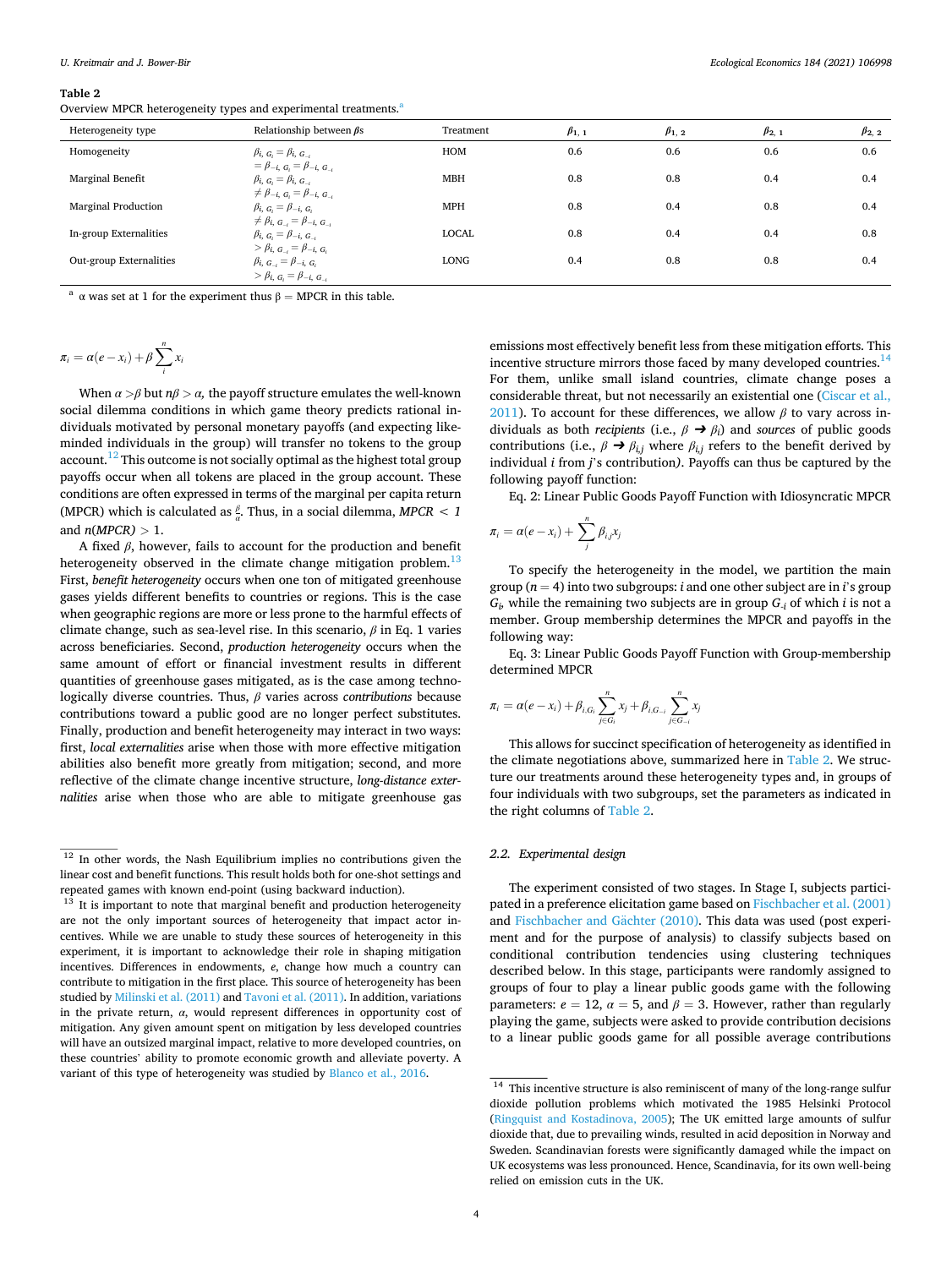<span id="page-4-0"></span>(rounded to the nearest token) by their group members. (This method is based on the strategy method pioneered by [Selten, 1965.](#page-15-0)) In other words, participants were asked how many tokens they would transfer to the group account if their group members transferred a mean of 0, 1, …, 12 tokens. This resulted in 13 *conditional* contribution decisions from each subject. They were also asked for an *unconditional* contribution decision (i.e., a contribution decision if they did not know how much their group members were contributing). Subjects received no information on their group member decisions and how much they had earned until the end of the experiment. Payoffs from Stage I were calculated by first randomly assigning three of the four group members to take the roles of the *unconditional* contributors. The remaining group member was selected to act as the *conditional* cooperator. The corresponding three *unconditional* contribution decisions were used to calculate average contributions by group members and then to determine the corresponding conditional contribution by the fourth group member. These contributions were summed and used to determine returns from the group account and subsequently payoffs for each individual group member.

Stage II consisted of a multi-round, linear, voluntary contribution game [\(Isaac and Walker, 1988a](#page-15-0)) with MPCR heterogeneity treatments as described in [Table 2](#page-3-0). At the beginning of Stage II, subjects were randomly assigned to a new group of four individuals. Within that group they were randomly assigned to a *player type*: either a Type 1 player or Type 2 player. In the game, Type 1 and Type 2 players were described as belonging to different color groups—individuals were either orange or purple.<sup>15</sup> This random assignment technique and reference to colors rather than numbers were used to limit group identity effects ([Chen and](#page-14-0)  [Li, 2009;](#page-14-0) [Eckel and Grossman, 2005](#page-14-0)) in determining cooperative behavior. Subjects maintained these player type designations for the duration of Stage II, which lasted 15 periods. In this setting, an endowment of 25 tokens (*e* = 25) was received each period and did not vary across participants. The private return, *α*, was set to 1 and did not vary across subjects. *β*, however (and thus the MPCR) varied by treatment (see [Table 2](#page-3-0)). After allocating their tokens each period, subjects saw the following information: i) their contribution decision that period, ii) their earnings that period, iii) the total number of tokens transferred to the Group Fund that period, and iv) the individual transfers to the Group Fund made by all other group members that period.<sup>16</sup> A history of this information was displayed in table format on their screen while subjects made their contribution decisions in subsequent periods.<sup>17</sup> The five treatments were as follows: i) homogeneous returns (HOM) treatment in which all participants received the same benefit from contributions made to the group account ( $\beta = 0.6$ ); ii) marginal benefit heterogeneity (MBH) treatment in which *β* varied across the *receiver* of the public benefit, with Type 1 individuals always receiving greater payoffs from the public good (i.e.,  $\beta_{1, 1} = \beta_{1, 2} = 0.8$  and  $\beta_{2, 1} = \beta_{2, 2} =$ 0.4); iii) marginal production heterogeneity (MPH) treatment in which *β*  varied across the *producer* of the public good, with Type 1 individuals producing greater benefit for the group with their contribution (i.e.,  $\beta_1$ ,  $1 = \beta_{2,1} = 0.8$  and  $\beta_{1,2} = \beta_{2,2} = 0.4$ ); iv) the *LOCAL* treatment in which  $\beta$ varied across both the receiver and producer of the public good with ingroup members receiving greater benefit from their own contributions, hence  $\beta_{1, 1} = \beta_{2, 2} = 0.8$  and  $\beta_{2, 1} = \beta_{1, 2} = 0.4$ ; and v) the *LONG* treatment which emulated the long-distance externality scenario described above where *β* varied across both the receiver and producer of

the public good with out-group members receiving greater benefit from contributions, hence  $\beta_{1, 2} = \beta_{2, 1} = 0.8$  and  $\beta_{1, 1} = \beta_{2, 2} = 0.4$ .

## *2.3. Hypotheses*

We use the experimental treatments described above to test the following group-level and individual-level hypotheses. Group hypotheses compare how cooperative groups are across the different treatments, while individual hypotheses test individual motivations to contribute toward the public good.

*G1: Heterogeneity Hypothesis: Heterogeneity does not affect grouplevel contribution rates; contributions will be similar in the homogeneous treatment compared to the heterogeneity treatments.* 

*G2: Type of Heterogeneity Hypothesis: There is no difference in group contributions across the different heterogeneity treatments.* 

As indicated by Zelmer'[s \(2003\)](#page-15-0) meta-analysis, MPCR is strongly positively correlated with contribution levels in public goods games. [Isaac et al. \(1994\)](#page-15-0) hypothesize that group return (a summation of individual MPCR, i.e.,  $\delta = \sum_{i,j \in N}^{n} \beta_{i,j}$  is thus determinative of group-level contributions. While this finding has been refuted in experiments that vary group sizes while keeping group returns constant ([Diederich et al.,](#page-14-0)  [2016;](#page-14-0) [Nosenzo et al., 2015; Weimann et al., 2019\)](#page-15-0), there is evidence that when keeping group size and group returns constant but introducing MPCR heterogeneity there is no change in contribution behavior. [Fisher](#page-14-0)  [et al. \(1995\),](#page-14-0) comparing contributions in heterogeneous groups with contributions averaged across low and high MPCR homogeneous groups, find no statistical difference.<sup>18</sup> In addition, [Zelmer \(2003\)](#page-15-0) determines that MPCR heterogeneity is not a significant factor of overall group contributions. $19$  Thus, given that the group return has been held constant across treatments ( $\delta$  = 2.4), the literature seems to indicate that there should be no significant difference between contributions in any of our heterogeneous treatments and the HOM treatment. However, these findings largely apply to marginal benefit heterogeneity. Studies of marginal production heterogeneity either use different game or heterogeneity set-ups ([Blanco et al., 2016;](#page-14-0) [Goeree et al., 2002\)](#page-14-0), or have additional limits to contributions (e.g., [Blanco et al., 2018](#page-14-0)), limiting their predictive quality for this experiment. Further, there is evidence to suggest that the relationship between MPCR and contributions is not linear ([Gunnthorsdottir et al., 2007](#page-14-0); [Weimann et al., 2019\)](#page-15-0). [Weimann](#page-15-0)  [et al. \(2019\)](#page-15-0) indicate that the relationship is concave, meaning that the difference in contribution levels between individuals with an MPCR of 0.4 and individuals with an MPCR of 0.6 is greater than the difference in contributions between an MPCR of 0.6 and an MPCR of 0.8. Conse-

| Table 3 |  |  |
|---------|--|--|
|         |  |  |

Isolating MPCR effects.

| Effects                                                                                                                    | Type                           | Type<br>G                      |
|----------------------------------------------------------------------------------------------------------------------------|--------------------------------|--------------------------------|
| Own benefits received from own type's contribution – own effects<br>Own benefits received from other type's contribution - | $\beta_{1.1}$<br>$\beta_{1,2}$ | $\beta_{2,2}$<br>$\beta_{2,1}$ |
| dependence effects                                                                                                         |                                |                                |
| Other type's benefits received from own type's contribution –<br>positive externalities                                    | $\beta_{2.1}$                  | $\beta_{1,2}$                  |
| Other type's benefits received from their contribution – outsider<br>effects                                               | $\beta_{2,2}$                  | $\beta_{1}$                    |

<sup>&</sup>lt;sup>15</sup> The colors orange and purple were chosen as these are not readily connected with existing social groups that might have preexisting behavioral expectations (such as red for Republicans and blue for Democrats).

 $^{16}\,$  This information was presented using the player color and subject number.  $^{17}\,$  Participants thus had full contribution information as would be the case in international negotiations when parties have information on mitigation targets states have previously committed themselves to, and whether they are meeting these targets.

<sup>18</sup> Note: Fisher et al. compare heterogeneous group contributions to an average of homogeneous groups with low and homogeneous groups with high MPCR. In addition, unlike our experiment, [Fisher et al. \(1995\)](#page-14-0) do not inform their subjects about the differences in MPCR, which may lead to different behavior.

<sup>&</sup>lt;sup>19</sup> It is not clear, however, which studies in her sample exhibit MPCR heterogeneity.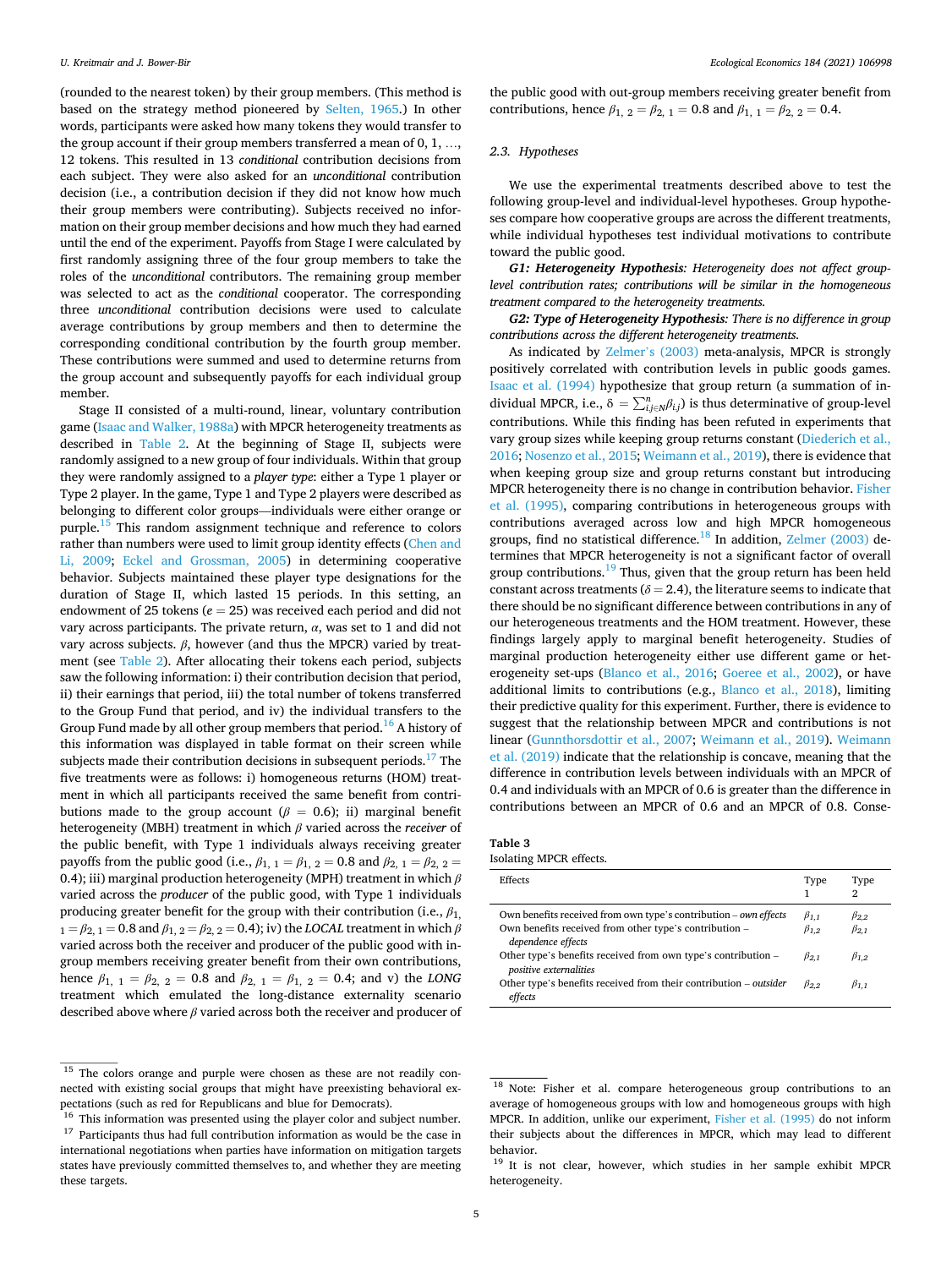quently, heterogeneity should result in lower contributions as the individuals facing a lower MPCR will reduce their contributions by greater amounts than individuals facing a higher MPCR will increase theirs. This effect should be particularly pronounced for the MBH treatment where, unlike in the other treatments, two individuals receive lower MPCR for all contributions regardless of the origin. Thus, the evidence for grouplevel heterogeneity hypotheses is mixed.

In the individual-level contributions hypotheses, we isolate the effects of returns from the public good by both recipient (i.e., to whom benefits accrue) and source (i.e., who made the contribution). The experimental design implies each individual receiving a benefit from their own type's contributions and from contributions made by the subjects of the other type. Similarly, one's own contribution affects payoffs both to subjects of their type (themselves included) and to subjects of the other type. This results in four distinct effects that are summarized in [Table 3](#page-4-0) and are discussed below.

*I1: MPCR Effects Hypothesis: Higher MPCR results in higher contributions by individuals.* 

This hypothesis derives from the discussion above. MPCR effects should result in higher contributions by Type 1 individuals in MBH than by HOM individuals and by Type 2 MBH individuals. Hypothesizing non-linear MPCR effects [\(Weimann et al., 2019\)](#page-15-0) should result in the difference between MBH Type 2 contributions and HOM contributions to be more pronounced than the difference between MBH Type 1 contributions and HOM contributions.

*I2: Own Effects Hypothesis: Keeping other effects constant, subjects will contribute more to the group account in treatments with higher rather than lower* "*own effects*" ( $\beta_{1,1}$ *and*  $\beta_{2,2}$ ).

Several studies (e.g., [Goeree et al., 2002;](#page-14-0) Güth and Sääksvuori, 2012) conclude that individuals tend to contribute more as own effects increase. This is because the opportunity cost of investing in the group fund is reduced for the contributing individual ([Goeree et al., 2002](#page-14-0)).<sup>2</sup>

*I3: Dependence effects Hypothesis: Keeping other effects constant, when subjects receive a greater return from other group members' contributions, they will increase their own contributions to encourage higher contributions by others.* Signaling and conditional cooperation have been found to be a motivation for higher contributions both inside ([Fischbacher and](#page-14-0)  Gächter, 2010; [Fischbacher et al., 2001](#page-14-0); [Isaac et al., 1994](#page-15-0)) and outside ([Kraft-Todd et al., 2015](#page-15-0)) the lab. Signaling theories suggest that individuals increase their contributions to demonstrate their trustworthiness and elicit higher contributions by their group members, while conditional cooperation theories posit that individuals are willing to mirror contributions by others. In settings where positive externalities are high, individuals will benefit to a greater extent from being able to convincingly signal their cooperativeness and maintain high contributions from the other type of players. Likewise, because of the high opportunity cost to the other player of foregoing one's contribution, reducing one's own contributions is a more effective sanction to keep contributors in line when positive externalities are high. This implies higher contributions in the presence of high positive externalities when conditional cooperators are present.

*I4: Altruism Hypothesis: Keeping other effects constant, subjects will contribute more to the group account in treatments with higher rather than lower positive externalities (* $\beta_{2,1}$ *and*  $\beta_{1,2}$ *).* 

A number of theories posit that human behavior is partly driven by

altruistic motives, pure or impure $^{21}$  in nature [\(Andreoni, 1990;](#page-14-0) Bolton [and Ockenfels, 2000; Cooper and Kagel, 2016](#page-14-0); [Fehr and Schmidt, 1999](#page-14-0)). These theories suggest that individuals are motivated by their concern for others' wellbeing. Part of the contributions in a public goods game result from this concern ([Croson, 2007\)](#page-14-0), implying higher contributions in settings with higher positive externalities.

## *2.4. Experimental implementation*

Subjects received on-screen and printed instructions, $^{22}$  which they could read at their own pace. All instructions were reviewed publicly. Before proceeding to the decision-making phase of these stages, subjects participated in quizzes to ensure that they fully understood all features of the game. Subjects could not proceed without correctly answering all quiz questions. Participants received payoffs in terms of Experimental Currency Units (ECU) during the experiment. At the end of the experiment, subjects received, privately, the sum of their per-stage earnings (converted into US dollars at a rate of 100 ECU =  $$1$ ) as well as a \$5 show-up payment. All sessions were programmed and implemented using z-Tree [\(Fischbacher 2007\)](#page-14-0). Sessions were conducted at a large Midwestern research university.<sup>23</sup> Subjects were recruited using ORSEE recruiting software and consisted of undergraduate students from a diversity of majors who expressed interest in participating in economics experiments. To preserve anonymity and ensure that individuals did not know who was in their group, all sessions were conducted with at least two groups per session. All treatments contained eight subject groups each, with the exception of MPH which covered seven groups and HOM with six groups. Subjects earned an average of \$18.57, with the experiment taking, on average, less than  $45$  min.<sup>2</sup>

## **3. Results**

#### *3.1. Group-level effects: Heterogeneity (type) matters for collective action*

[Fig. 1](#page-6-0) provides an overview of group-level contribution behavior. As is common in public goods games, there is a gradual decline in contributions—an endgame effect ([Ledyard, 1995;](#page-15-0) [Neugebauer et al.,](#page-15-0)  [2009\)](#page-15-0). Of note, however, is that groups in the HOM treatment tend to contribute more toward the public good. $^{25}$ Table 4 displays two-sample *t*-tests, illustrating that contribution levels are significantly different in all treatments except in case of MBH and LONG. To leverage the panel structure of the data we use a random effects regression with treatment dummies (and period as a control variable). The HOM treatment is used as the reference case. The results in [Table 5](#page-7-0) largely confirm the visual

<sup>&</sup>lt;sup>20</sup> In this particular experiment, given the focus on group heterogeneity, the other individual from of the same type also benefits from greater returns, suggesting that there may be an element of altruism or conditional cooperation at play in higher contributions under these conditions as well (see discussion below).

<sup>&</sup>lt;sup>21</sup> Impure altruism implies that others' wellbeing is a source of utility for individuals, meaning that pro-social behavior actually improves the actor's *own*  wellbeing – which implies that the motivation is not *purely* altruistic [\(Andreoni,](#page-14-0)  [1989, 1990](#page-14-0))<br><sup>22</sup> Instructions available in full in Appendix A.<br><sup>23</sup> Funding for the study was received through a Sustainability Research

Development Grant from Indiana University Office of Sustainability.<br><sup>24</sup> The data set and corresponding Stata do file can be found in (Kreitmair and

 $^{\rm 25}$  For the analysis we dropped an outlier group from the HOM treatment. In  $^{\rm 25}$ group 7073, random assignment of type roles resulted in two "free-riders" being assigned to be type 1 individuals who contributed an average of 2.6 tokens per round. Meanwhile, the individuals assigned to type 2 roles contributed an average of 16.8 tokens. This discrepancy in contribution behavior made it appear as though there were significant differences in contribution behavior across type 1 and type 2 subjects in the HOM treatment although incentive structures were identical across types in this treatment. In all remaining HOM groups, there was no significant difference between type 1 and type 2 individual contribution behavior. Significance levels and directions of effects in [Tables 5](#page-7-0)  [and 6](#page-7-0) remain the same with and without group 7073 (see online analysis file for details).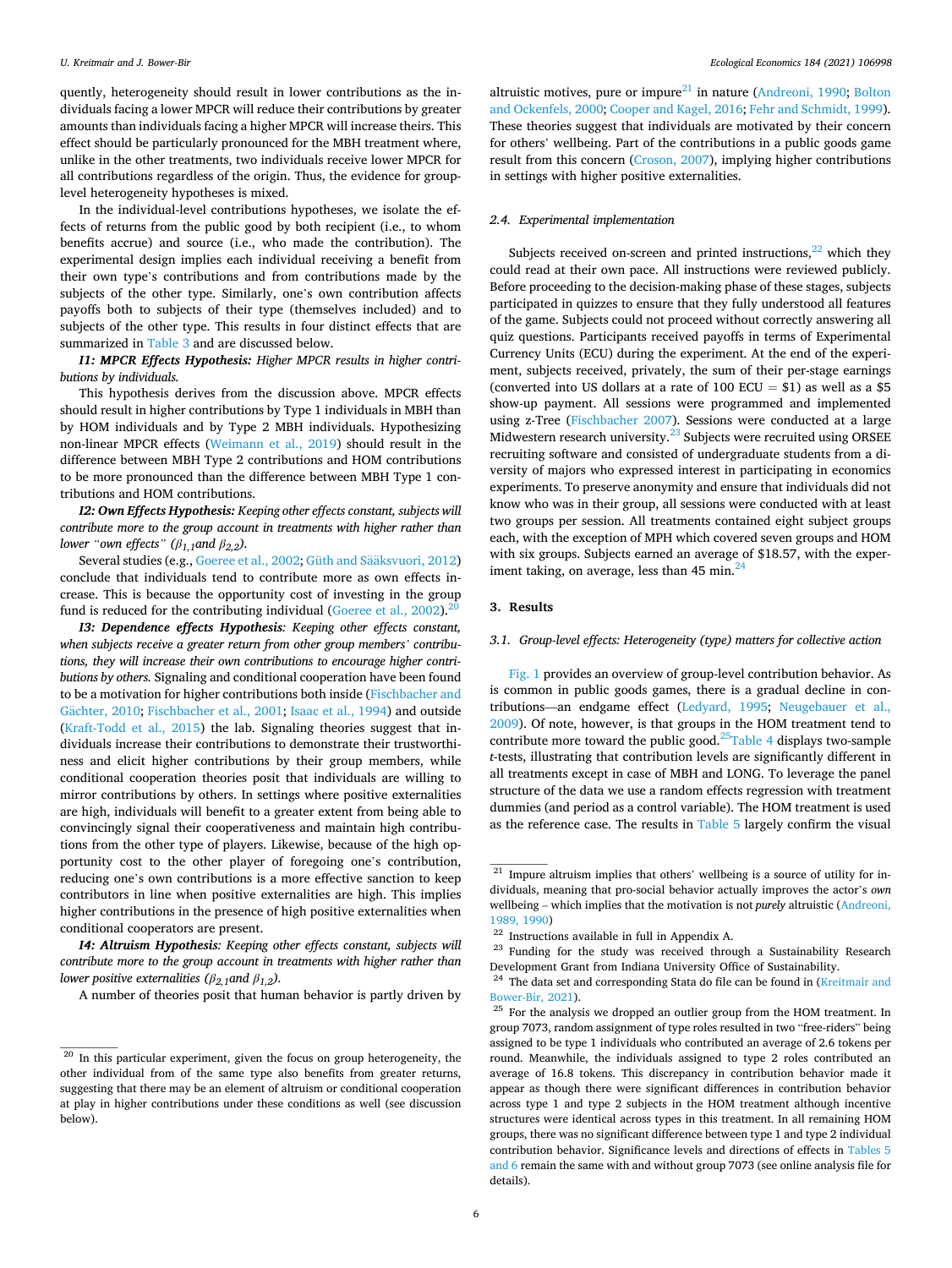<span id="page-6-0"></span>

**Fig. 1.** a) Mean Group Contributions by Period; b) Mean Group Contributions by Treatment (with 95% Confidence Intervals).

findings above $26$ ; group-level contributions in the HOM treatment are significantly higher than contributions in all the heterogeneous treatments except for in the LOCAL treatment. This finding runs counter to findings by [Fisher et al. \(1995\).](#page-14-0) This thus contradicts the theory that group-level contributions, even in the face of heterogeneity, are largely predicted by the overall group return. Rather, it may lend support for non-linear MPCR effects ([Gunnthorsdottir et al., 2007](#page-14-0); [Weimann et al.,](#page-15-0)  [2019\)](#page-15-0) or conditional cooperative dynamics that depress contributions in heterogeneous groups. Individual motivations for contributions are analyzed below. Further, the type of heterogeneity seemingly has a varying effect on group contributions, where heterogeneity represented in the LOCAL treatment does not result in significantly different levels of contributions compared to the HOM treatment. However, comparing regression coefficients for the different treatments, there are no significant differences across the heterogeneity.

<sup>&</sup>lt;sup>26</sup> Non-parametric Mann-Whitney tests of equal contribution distributions have also been run; see Table B1 in the appendix. Results largely confirm insights from [Table 4.](#page-7-0)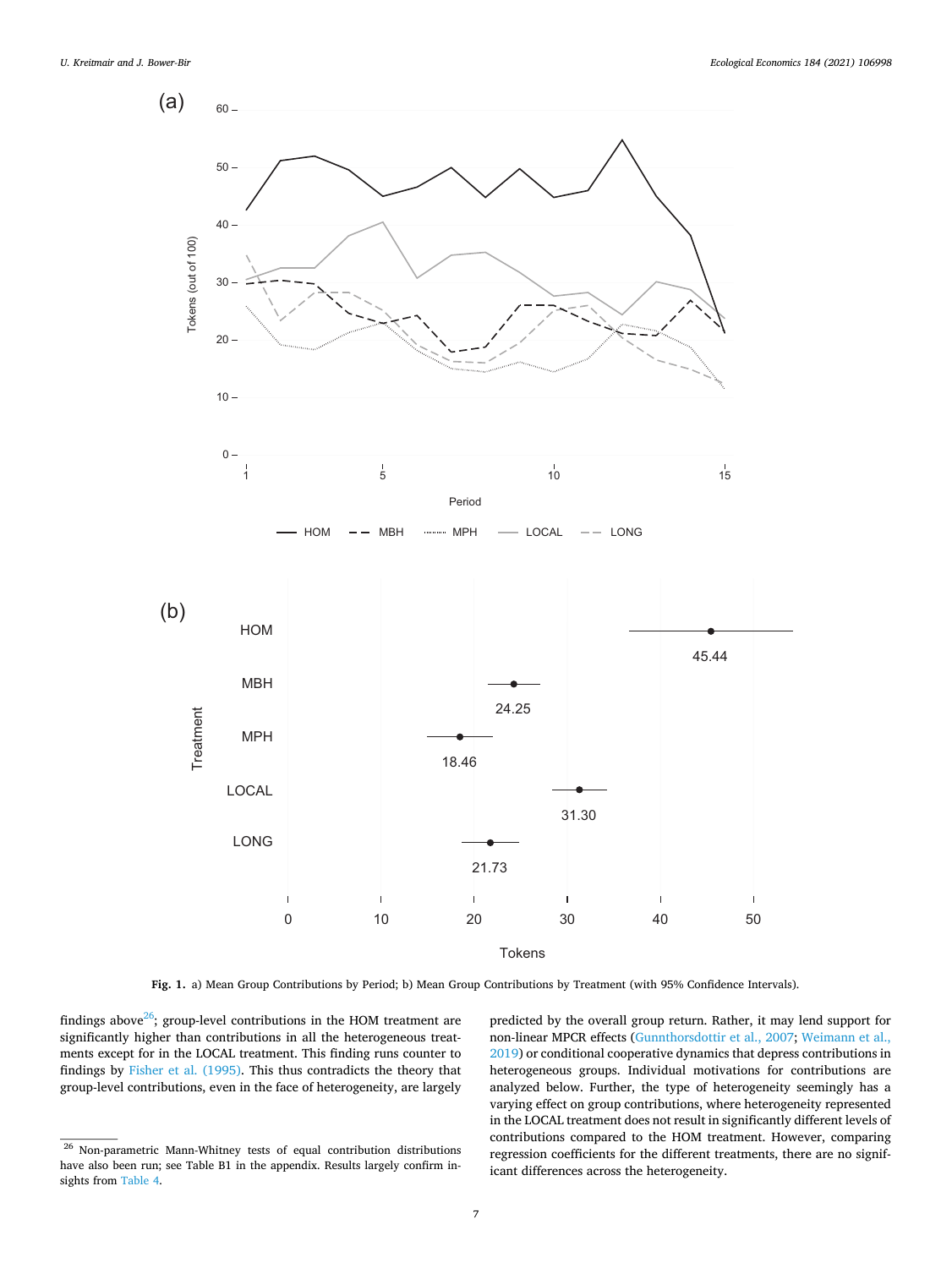#### <span id="page-7-0"></span>**Table 4**

Two-sample *T*-tests of group contributions across treatments (15 periods).

| LONG<br><b>MBH</b><br>LOCAL<br>MPH<br>$5.411***$<br>$6.310***$<br>$5.916***$<br>$3.576***$<br>HOM<br>(195)<br>(195)<br>(180)<br>(195)<br>$2.569***$<br>$-3.429***$<br><b>MBH</b><br>1.191<br>$\overline{\phantom{a}}$<br>(240)<br>(225)<br>(240)<br>$-1.380***$<br>$-5.582***$<br><b>MPH</b><br>$\overline{\phantom{a}}$<br>(225)<br>(225)<br>$4.425***$<br>LOCAL<br>-<br>$\overline{\phantom{a}}$<br>-<br>(240) |  |  |  |
|------------------------------------------------------------------------------------------------------------------------------------------------------------------------------------------------------------------------------------------------------------------------------------------------------------------------------------------------------------------------------------------------------------------|--|--|--|
|                                                                                                                                                                                                                                                                                                                                                                                                                  |  |  |  |
|                                                                                                                                                                                                                                                                                                                                                                                                                  |  |  |  |
|                                                                                                                                                                                                                                                                                                                                                                                                                  |  |  |  |
|                                                                                                                                                                                                                                                                                                                                                                                                                  |  |  |  |
|                                                                                                                                                                                                                                                                                                                                                                                                                  |  |  |  |
|                                                                                                                                                                                                                                                                                                                                                                                                                  |  |  |  |
|                                                                                                                                                                                                                                                                                                                                                                                                                  |  |  |  |
|                                                                                                                                                                                                                                                                                                                                                                                                                  |  |  |  |
|                                                                                                                                                                                                                                                                                                                                                                                                                  |  |  |  |

Notes: t-statistic (combined observations). Negative values for t statistics indicate that contributions in the treatment in the left column were lower than contributions in the treatment in the top row.<br>\* p ≤ 0.1.<br>\*\*\* p ≤ 0.05.<br>\*\*\* p ≤ 0.01.

**Table 5** 

Regression analysis of group-level contributions.<sup>\*</sup>

| Dependent variable: Group contributions |             |
|-----------------------------------------|-------------|
| <b>MBH</b>                              | $-21.19**$  |
|                                         | [10.76]     |
| <b>MPH</b>                              | $-26.98**$  |
|                                         | [11.05]     |
| <b>LOCAL</b>                            | $-14.14$    |
|                                         | [10.76]     |
| <b>LONG</b>                             | $-23.71**$  |
|                                         | [10.76]     |
| Period                                  | $-0.661***$ |
|                                         | [0.116]     |
| Constant                                | $50.73***$  |
|                                         | [8.489]     |
| Observations                            | 540         |
| $\chi^2$                                | $39.90***$  |

Notes: random effects. HOM treatment used as the reference case.

Standard errors in brackets. \* <sup>p</sup>*<sup>&</sup>lt;* 0.1. \*\* <sup>p</sup>*<sup>&</sup>lt;* 0.05. \*\*\* <sup>p</sup>*<sup>&</sup>lt;* 0.01.

## *3.2. Individual MPCR effects: Contributions by type*

Fig. 2 provides an overview of individual-level contribution behavior by treatment and player type. While the results mirror those of grouplevel contributions, it is noteworthy that, using Mann-Whitney tests, $\frac{2}{3}$ Type 1 individual contributions and Type 2 individual contributions do not differ statistically from one another except in the MBH treatment. While it is expected that contributions by Type 1 and Type 2 individuals differ in the MBH treatment given that incentives differ across types (Hypothesis I1), incentives are also asymmetric in the MPH treatment where contributions are not significantly different. We leverage the panel data structure in the regression analysis in Table 6 below to further explore these effects. In the regressions we include dummy variables for MBH Type 1 and Type 2 individuals, MPH Type 1 and Type 2 individuals, and for treatments LOCAL and LONG. We do not differentiate between types in these symmetric heterogeneity treatments because the incentive structure suggests no behavioral difference and Mann-Whitney tests confirm this empirically. Model 1 includes data only from period 1 to assess contribution behavior untainted by information about others' contributions and group dynamics. Model 2 is a random effects model which leverages data from all 15 contribution periods. The HOM treatment is the reference case in both models.



**Fig. 2.** Mean Individual Contributions by Treatment and Type (with 95% Confidence Intervals).

| Fable<br>h |  |
|------------|--|
|            |  |

Treatment

Treatmen

Regression analysis of individual-level contributions by type.

| Dependent variable: Individual contributions | (1)        | (2)         |
|----------------------------------------------|------------|-------------|
| MBH Type 1                                   | $-4.588**$ | $-4.056*$   |
|                                              | [2.269]    | [2.163]     |
| MBH Type 2                                   | $-1.838$   | $-6.539***$ |
|                                              | [2.269]    | [2.376]     |
| MPH Type 1                                   | $-2.579$   | $-6.531***$ |
|                                              | [2.357]    | [2.346]     |
| MPH Type 2                                   | $-5.793**$ | $-6.960***$ |
|                                              | [2.357]    | [2.391]     |
| <b>LOCAL</b>                                 | $-3.025$   | $-3.535$    |
|                                              | [1.928]    | [2.183]     |
| <b>LONG</b>                                  | $-1.963$   | $-5.929***$ |
|                                              | [1.928]    | [2.119]     |
| Period                                       |            | $-0.165***$ |
|                                              |            | [0.000]     |
| Constant                                     | $10.65***$ | $12.68***$  |
|                                              | [1.513]    | [2.033]     |
| Observations                                 | 144        | 2160        |
| $R^2/\gamma^2$                               | 0.0556     | $43.38***$  |

Notes: Model 1 includes first period data only. Model 2 is a random effects model with errors clustered at the subject level. HOM treatment used as the reference case.

Standard errors in brackets. \* <sup>p</sup>*<sup>&</sup>lt;* 0.1. \*\* <sup>p</sup>*<sup>&</sup>lt;* 0.05. \*\*\* <sup>p</sup>*<sup>&</sup>lt;* 0.01.

$$
\degree{\rm p} < 0.1.
$$

 $\overline{27}$  Table B2 in the appendix provides Mann-Whitney test statistics comparing type 1 contributions to type 2 contributions within each treatment. The difference in the MBH treatment is significant with a *p*-value less than 0.01.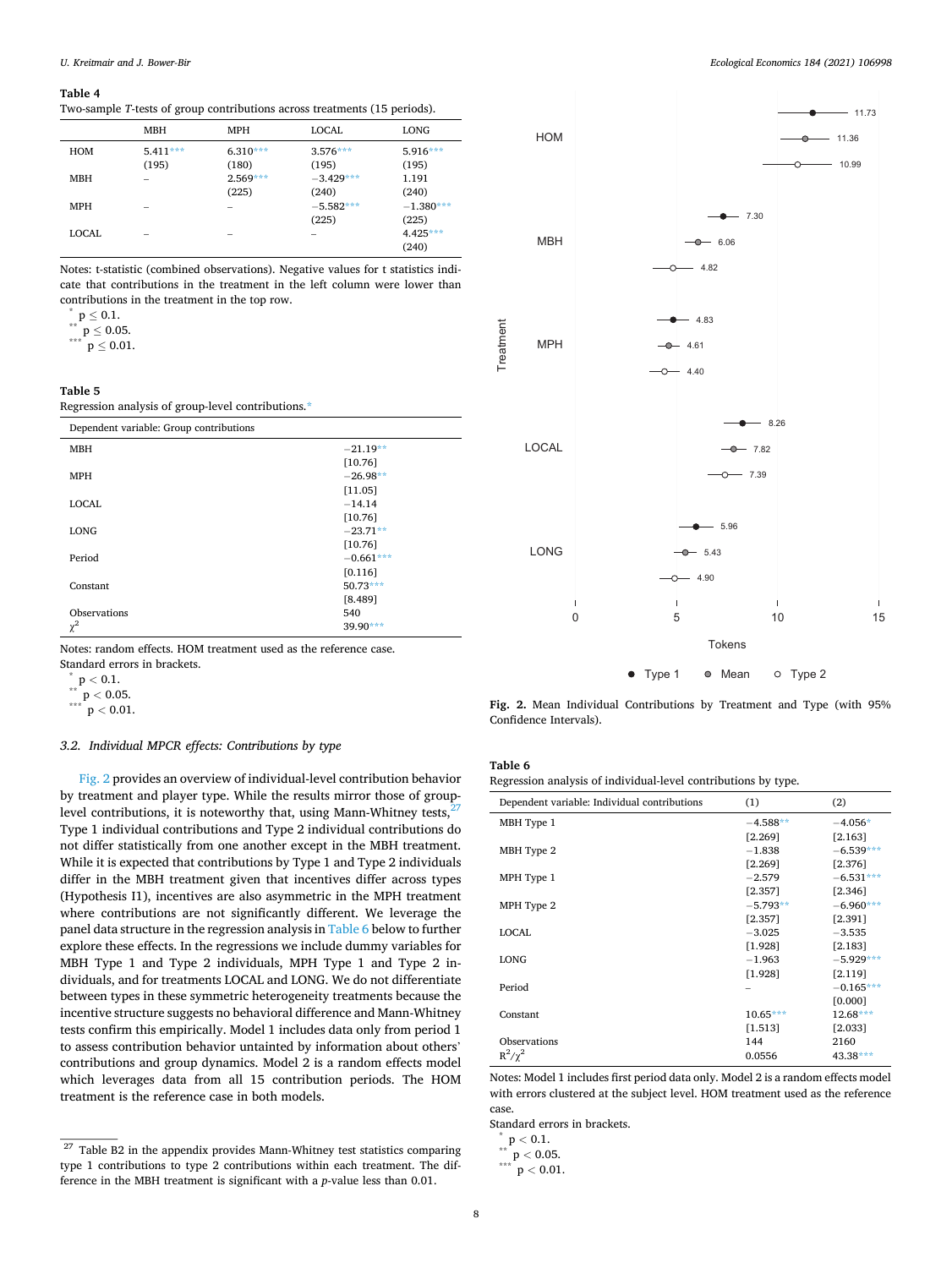Even though the explanatory power of Model 1 is low, contrasting these two models provides a number of interesting insights. First, contributions in the MBH treatment do not support Hypothesis I1. Initially, *Type 1* individuals (who receive higher returns from all contributions) contribute significantly *less* than individuals in the HOM treatment who face a lower MPCR. Type 2 individuals who have a lower MPCR than individuals in the HOM treatment do not contribute significantly less than individuals in the homogeneous groups. As the experiment progresses, contributions by Type 2 individuals fall significantly which, in combination with low contributions by Type 1 individuals, explains the low contribution levels in the treatment. Thus, in this setting, contributions by low MPCR individuals are depressed by initial low contributions by high MPCR individuals. This suggests that MPCR by itself cannot explain contribution behavior in marginal benefit heterogeneous groups. Further research will have to identify whether this behavior is the result of confusion, low expectations of contributions by the low MPCR group members, or something else altogether. Second, contributions in the MPH treatment provide some support for Hypothesis I1; in period 1, Type 1 individuals, who produce greater benefits via their contributions, contribute at similar levels $^{28}$  to HOM individuals while low productive individuals (Type 2) contribute significantly less. This effect is attenuated as Type 1 individuals reduce their contributions to significantly below contributions observed in the HOM treatment. This may be the result of mimicking contributions by low productive individuals (Type 2) spurred by conditional cooperation tendencies ([Fischbacher et al., 2001\)](#page-14-0). We will explore these processes in the regression analysis in [Table 7](#page-9-0) below.<sup>29</sup> Finally, the symmetric heterogeneity treatments mirror the results from the group-level analysis.

A final curiosity; Type 1 individuals on average contribute more than Type 2 individuals. Even though these differences are not significant (see discussion above), it is surprising to see such a pattern. Incentive structures cannot explain this contribution pattern. In the HOM and symmetric heterogeneous treatments (LOCAL and LONG) individuals face the same incentives regardless of type. The experimental design purposefully avoided priming individuals based on group assignment by using innocuous type-names: "orange" and "purple." While additional data might identify this contribution pattern as a random occurrence, further research might be necessary to unpack possible group identity effects [\(Chen and Li, 2009\)](#page-14-0) that can sometimes be triggered by even minimal feelings of belonging [\(Tajfel and Turner, 1986\)](#page-15-0).

### *3.3. Unpacking individual motivations for contributions*

To identify the effect different types of heterogeneity has on individual motivations to contribute and to understand some of the behaviors exhibited in [Table 6,](#page-7-0) we account for behavioral tendencies in assessing the effects of incentives in our regression analysis below. To do so, we first classified subjects according to the decisions they made in Stage 1. Importantly, we do not ascribe motivations to participants but use exhibited behavior to classify individuals using previously identified behavioral categories [\(Fischbacher et al., 2001;](#page-14-0) [Fischbacher and](#page-14-0)  Gächter, 2010). Before clustering we ran a simple regression for each subject with dependent variable being the conditional cooperation decisions made by them in Stage 1. Independent variables were average contributions by others (provided to the subjects in Stage 1) and average contributions by others squared. We used the resulting regression coefficient for average contributions by others and the squared term, along with a number of other variables, to classify subjects into behavioral

clusters. We used the following variables: i) the summation of an individual's conditional contributions—a measure of generosity; ii) the regression coefficient—this coefficient measures conditional cooperativeness<sup>30</sup>; iii) the regression coefficient on the squared term—identifies individuals with turning points, aka triangle contributors; iv) the conditional contributions when others contribute an average of 0 tokens "situated" the contribution scheme, because the regression coefficients indicate slope, but not the intercept; and v) a dummy variable for contribution decisions that were uniform across the different possible average contributions by others $31$  ensured that the clustering would identify unconditional contributors, given that this behavior is fundamentally different to conditional cooperation behavior. All variables were normalized, so as to limit the importance of one variable over another.32 Clustering resulted in *six* behavioral clusters (see Fig. B1 for a depiction of all contribution preference schedules and their groupings): 1) *conditional cooperators* are individuals who increased their contributions as average contributions by others increased; 2) *nominal triangle cooperators* are individuals who generally increased their contributions up to a given point, and then reduced contributions; 3) *reverse-conditional cooperators* are individuals who reduced their contributions as others increase theirs, suggesting a preference for maintaining a given amount of public goods; 4) *free-riders* are individuals who contribute the same low number of tokens regardless of contribution by others, this group includes 'true' free-riders who contribute zero tokens and low horizontal contributors; 5) *altruists* are individuals who contributed the maximum possible regardless of others' contributions; and 6) *others* are individuals who do not present preferences that easily fit into a discernable category. $33$  Additional details about clustering procedures can be found in [\(Bower-Bir and Kreitmair, 2017\)](#page-14-0).

Using the clusters identified above, we estimate the following random effects model:

$$
Y_{ii} = \alpha + \beta_1OE_i + \beta_2DE_i + \beta_3PE_i + \beta_4 \text{dummies}_{\text{icluser}} + \beta_5 \text{CST}_{i,t-1}
$$
  
+  $\beta_6 \text{COT}_{i,t-1} + \beta_7 (\text{OE}_i^* \text{CST}_{i,t-1}) + \beta_8 (\text{DE}_i^* \text{COT}_{i,t-1}) + \beta_9 (\text{PE}_i^* \text{COT}_{i,t-1})$   
+  $\beta_{10} (\text{dummies}_{\text{icluster}}^* \text{ACO}_{i,t-1}) + \beta_{10} \text{period} + u_i + e_{it}$ 

Where  $Y_{it}$  is an individual's contribution in a given period,  $\alpha$  is a constant, and *period* is the time period in which the contribution took place. *OEi*, *DEi*, and *PEi* are dummy variables that are 1 when, respectively, a subject's own effects, dependence effects, and positive externalities are high<sup>34</sup> (i.e., the corresponding  $\beta_{i, Gi} = 0.8$ ) and 0 otherwise. These variables are used to test the hypotheses discussed above. We also construct dummy variables for behavioral categories based on how individuals were classified during clustering (*dummiesicluster*). We include a dummy for the conditional cooperator cluster, the free rider cluster, and the altruist cluster. These particular cluster dummies were included because they are the most distinct behavioral categories and are thus

<sup>&</sup>lt;sup>28</sup> Non-linear MPCR effects as identified by [Gunnthorsdottir et al. \(2007\)](#page-14-0) and [Weimann et al. \(2019\)](#page-15-0)—discussed under the group-level hypotheses—suggest that at high levels of MPCR (as is the case for 0.6 in the HOM treatment) we may not observe much of an effect on contributions as MPCR increases further.  $^\mathrm{29}$  Additional analysis with treatment specific period effects is available in the supplementary materials.

<sup>&</sup>lt;sup>30</sup> In other words, the greater the coefficient, the more do other individuals contributions determine one's own contributions. Large coefficients indicate strong conditional cooperation, while small coefficients imply independent decisions.

 $31$  That is, on a graph with conditional contribution decisions on the y-axis and average contributions by others on the x-axis, these contributions schemes were

horizontal lines.<br> $32$  These variables are measured on different scales (e.g., compare the freerider dummy and total contributions). Variables on larger scales can have an

<sup>&</sup>lt;sup>33</sup> [Fischbacher et al. \(2001\)](#page-14-0) identified four groups: conditional cooperators, triangle cooperators, free-riders, and other. While clustering may recreate these groupings, visual inspection suggests a significant number of individuals with altruistic preferences and reverse conditional cooperation preferences. Including these individuals in the aforementioned groups would arguably limit behavioral predictions given that these individuals seem to have preferences that are considerably at odds with preferences captured in the other groups.  $34$  This will be treatment and type specific – see Table 3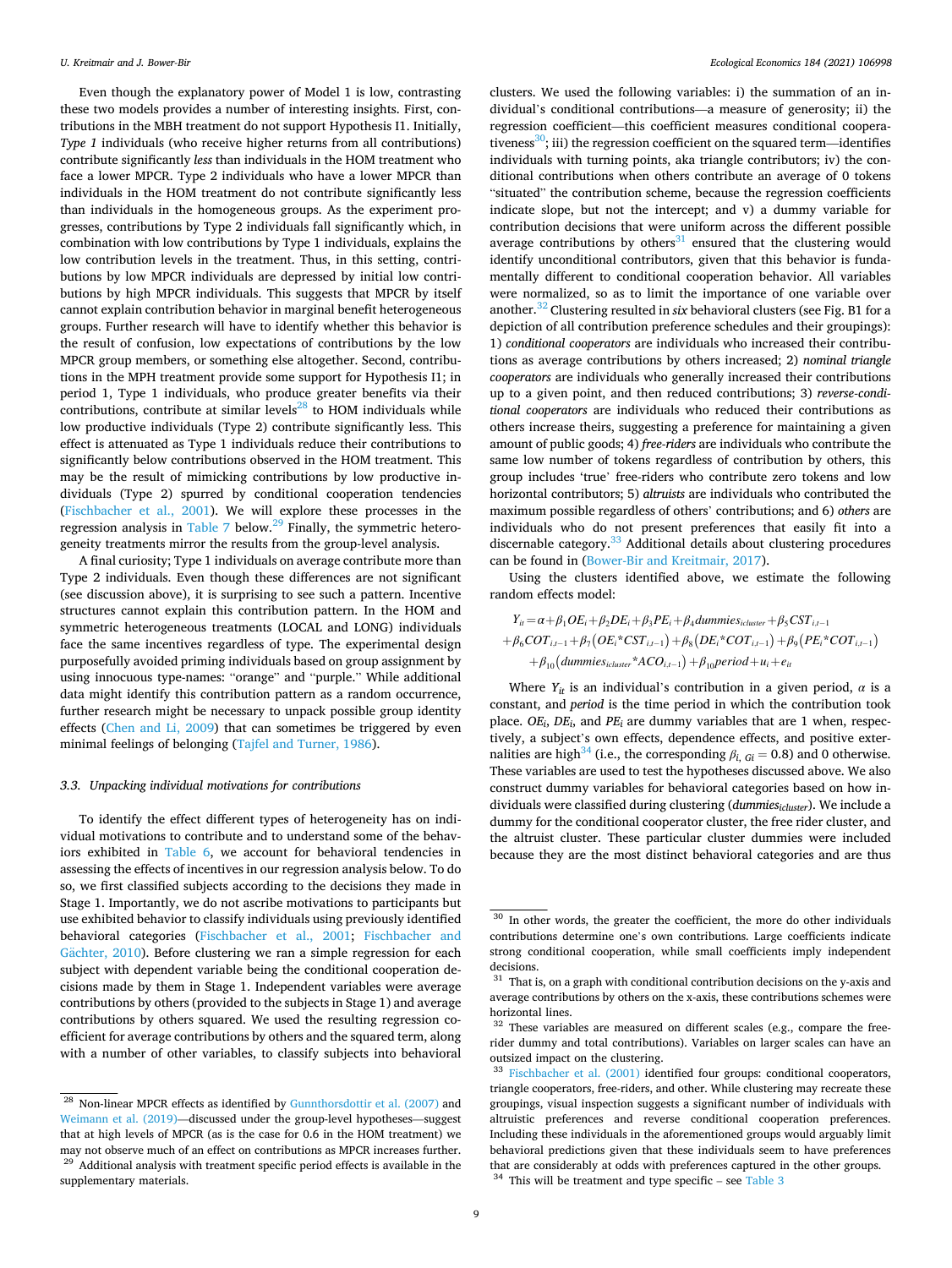#### <span id="page-9-0"></span>**Table 7**

Regression analysis of individual-level contributions.

| Dependent variable: Individual contributions                                    | (3)         | (4)         | (5)         | (6)         | (7)         |
|---------------------------------------------------------------------------------|-------------|-------------|-------------|-------------|-------------|
| Own effects dummy (OE)                                                          | 1.456       | 1.114       | 1.187       | 0.217       | 0.247       |
|                                                                                 | [1.214]     | [1.223]     | [1.051]     | [1.095]     | [1.071]     |
| Dependence effects dummy (DE)                                                   | 0.0448      | 0.0713      | 0.511       | $-0.0502$   | 0.102       |
|                                                                                 | [0.958]     | [0.923]     | [0.897]     | [0.915]     | [0.911]     |
| Positive externalities dummy (PE)                                               | $-0.983$    | $-1.198$    | $-0.982$    | $-1.663*$   | $-1.590*$   |
|                                                                                 | [1.101]     | [1.103]     | [0.918]     | [0.973]     | [0.936]     |
| Conditional cooperator dummy (CC)                                               |             | 0.869       | 1.035       | 0.962       | $-0.791$    |
|                                                                                 |             | [0.918]     | [0.769]     | [0.748]     | [0.902]     |
| Free-rider dummy (FR)                                                           |             | $-3.304***$ | $-3.099***$ | $-2.986***$ | $-1.492$    |
|                                                                                 |             | [1.147]     | [1.078]     | [1.046]     | [1.227]     |
| Altruist dummy (A)                                                              |             | 3.436       | $3.920**$   | $3.819**$   | $-3.385$    |
|                                                                                 |             | [2.508]     | [1.973]     | [1.857]     | [2.410]     |
| Lagged contributions by <i>same</i> type individual $(CST_{t-1})$               |             |             | $0.199***$  | $0.103***$  | $0.102***$  |
|                                                                                 |             |             | [0.0411]    | [0.0375]    | [0.0396]    |
| Lagged average contributions by other type individuals $(COT_{t-1})$            |             |             | $0.159***$  | 0.0510      | 0.0132      |
|                                                                                 |             |             | [0.0409]    | [0.0611]    | [0.0624]    |
| Interaction between OE and $CST_{t-1}$                                          |             |             |             | $0.189**$   | $0.168**$   |
|                                                                                 |             |             |             | [0.0745]    | [0.0729]    |
| Interaction between DE and $COT_{t-1}$                                          |             |             |             | 0.0923      | 0.101       |
|                                                                                 |             |             |             | [0.0801]    | [0.0754]    |
| Interaction between PE and $COT_{t-1}$                                          |             |             |             | $0.137*$    | 0.119       |
|                                                                                 |             |             |             | [0.0815]    | [0.0770]    |
| Interaction between CC and lagged average contributions by others $(ACO_{t-1})$ |             |             |             |             | $0.299**$   |
|                                                                                 |             |             |             |             | [0.123]     |
| Interaction between FR and $ACO_{t-1}$                                          |             |             |             |             | $-0.287***$ |
|                                                                                 |             |             |             |             | [0.105]     |
| Interaction between A and ACO <sub>t-1</sub>                                    |             |             |             |             | $1.641***$  |
|                                                                                 |             |             |             |             | [0.462]     |
| Period                                                                          | $-0.157***$ | $-0.157***$ | $-0.0920**$ | $-0.0984**$ | $-0.0837**$ |
|                                                                                 | [0.0398]    | [0.0398]    | [0.0401]    | [0.0399]    | [0.0401]    |
| Constant                                                                        | $7.023***$  | $7.315***$  | $4.089**$   | $5.201***$  | $5.317***$  |
|                                                                                 | [1.569]     | [1.679]     | [1.627]     | [1.609]     | [1.589]     |
| Observations                                                                    | 1860        | 1860        | 1736        | 1736        | 1736        |
| $\chi^2$                                                                        | $31.24***$  | 48.83***    | 95.08***    | $97.04***$  | $358.4***$  |

Notes: Data only from the heterogeneous treatments.

All models: random effects, errors clustered at the subject-level.

 $\int_{0}^{\pi} p < 0.1.$ <br> $p < 0.05.$ <br> $p < 0.01.$ 

more able to explain behavioral differences. Including additional cluster dummies may thus needlessly complicate the regressions.  $CST_{i, t-1}$ , *COTi*, *t*<sup>−</sup> 1, and *ACOi*, *t*<sup>−</sup> 1 refer to lagged contribution of the other individual of the *same* type, lagged average contributions by individual of the *other* type, and lagged *average* contributions by others, irrespective of type, in the group, respectively. These variables are included to test for conditional cooperative behavior. Finally, there are a number of interaction effects included in the regression to determine how different groups may react to different incentives.  $u_i$  and  $e_{it}$  represent individual specific effects, and idiosyncratic error terms. Table 7 displays the regression coefficients for the models. All errors are clustered at the individual level.

The regression analysis confirms a number of findings in the literature and provides an insight into what may be driving the results detailed above. *Confirmatory findings*: As expected, many individuals exhibit conditionally cooperative tendencies, where one's own contribution is correlated to contributions made by others. In particular, subjects increase contributions if the other person of the *same* type increased contributions in the previous period (coefficient of  $CST<sub>t-1</sub>$  in Models 5–7). Contributions by individuals of the *other* type  $(COT_{t-1})$ , by contrast, do not significantly affect contribution behavior once we account for the incentive structure of the treatment (contrast Model 5 with Models 6 & 7). Contributions by individuals who showcased conditional cooperation tendencies in the preference elicitation stage of the experiment exhibited even greater dependence on contributions by others (coefficient on CC X  $ACO_{t-1}$  in Model 7). Free-riders meanwhile are less generous (coefficient of FR in Models 4–6) and actually decrease their

contributions in response to contributions by others (coefficient on FR X  $ACO_{t-1}$  in Model 7). Altruists, as expected, contribute at a higher rate relative to individuals in other behavioral clusters (coefficient of A in Models 4–6), although once we interact the dummy with lagged contributions by others, we see that altruists too are guided by contributions by their peers. Depending on the distribution of these types of individuals (conditional cooperators, free-riders, and altruists) we may be able to explain some of the depressed contributions in the heterogeneity treatments.

*Insights into behavioral processes driving heterogeneity effects*: We detect no direct MPCR effects. In other words, receiving higher returns on one's own contributions (own effects) or receiving higher returns from a different type's contributions (dependence effects) does not significantly change one's contribution behavior. This runs counter to the Hypotheses I2-I4 and, for example, altruist effects detected in one-shot settings in [Goeree et al. \(2002\).](#page-14-0) However, these incentive structures significantly elevate the importance of conditional cooperation for all individuals regardless of exhibited behavioral tendencies. When we interact own effects, dependence effects, and positive externality dummies with the appropriate $35$  contributions by others, we find that high own effects increase the effect of conditional cooperation. In other words, when one receives higher payoffs from contributions from one's own type, the

 $\overline{35}$  Given the incentive structure, CST<sub>t-1</sub> is arguably more relevant when own effects are high and  $COT<sub>t-1</sub>$  is more relevant when dependence and positive externalities are high.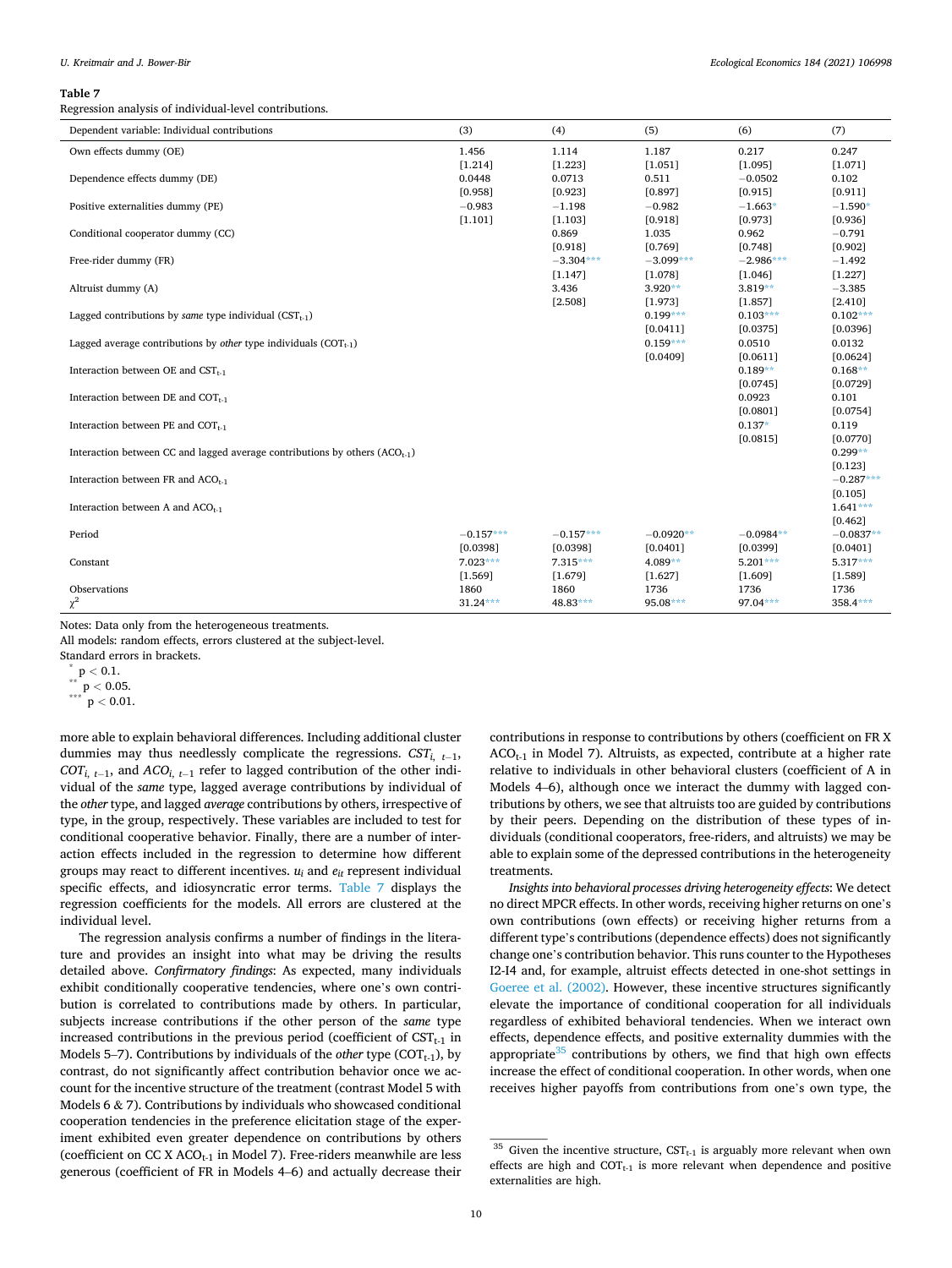other person's contributions take greater weight in determining one's own contribution (Models 6 and 7). Likewise, in settings with high positive externalities, contributions by individuals of the other type play a greater role in one's own contributions (Model 6) – although this effect is not significant once behavioral tendencies are interacted with contributions by others. Interestingly this is not the case in settings with high dependence effects, suggesting that conditional cooperation is stronger when one has a greater impact on the benefits of the other type rather than them having a greater impact on one's own benefits.

Relating this back to contributions in heterogeneous groups, the regression results suggest that rather than MPCR effects per se, heightened conditional cooperation may be the driving force behind low contributions. As suggested by [Fischbacher et al. \(2001\)](#page-14-0), [Chaudhuri and](#page-14-0)  [Paichayontvijit \(2006\)](#page-14-0), and [Chaudhuri \(2011\)](#page-14-0) conditional cooperation can sustain high levels of cooperation. On the reverse, it can also explain the steady decline in contributions observed in public goods games ([Neugebauer et al., 2009\)](#page-15-0). In the setting provided here the heterogeneous incentive structure amplifies conditional cooperation which may thus explain the decline in contributions identified in [Table 6](#page-7-0) and, in turn, explain the lower contributions in heterogeneous treatments over all. Both large own effects (i.e., when one receives higher payoffs from contributions from one's own type) and large positive externalities (i.e., the other type benefitting more from one's own contribution) increase conditional cooperative behavior while dependence effects (i.e., oneself benefitting more from the other type's contributions) do not. This may have implications for the settings in which reciprocity can be encouraged. $36$ 

#### **4. Conclusion**

We conduct a linear public goods game in which we vary how effectively individuals can provide the good and how much they benefit from its provision. In so doing, we study the effects of marginal productivity heterogeneity and marginal benefit heterogeneity on collective action to provide a public good. Our findings provide insight into the effects of heterogeneity on collective action public good provision in general, and on climate change mitigation in particular. Unlike previous experimental studies related to climate mitigation, we implement heterogeneity at the marginal level, meaning that *the benefit of each token*  contributed toward the public good varies. We systematically identify different types of heterogeneity and assess the effect of these types of incentive structures on collective action. There are three major findings: First, heterogeneity significantly impacts a group's ability to provide a public good. This finding runs counter to previous linear public goods experiments [\(Fisher et al., 1995\)](#page-14-0). Alternative theories which hypothesize lower contributions in the presence of MPCR heterogeneity can only partially explain these results. This calls for additional study of heterogeneity effects.

Second, and perhaps most importantly, the *type* of heterogeneity matters. LOCAL heterogeneity does not result in significantly different contributions compared to the HOM treatment. While random effects regression analysis does not indicate statistical differences across the different heterogeneity treatments, pair-wise t-tests and Mann-Whitney tests do, suggesting that additional studies are warranted to determine qualitative differences in types of heterogeneity. Pairwise t-tests indicate that public goods provision is lowest when actors differ in how effectively they can provide a public good—mitigating climate change, for example. In this setting (MPH treatment), the inability to provide more of the public good depresses contributions by the less productive segment, which in turn reduces the willingness of the more productive segment to contribute toward the public good. This scenario mirrors a recurring dynamic observed in international climate change mitigation, where countries with the greatest potential to cut emissions, notably the United States, have been wary to engage in mitigation efforts so long as other, potentially less able, countries do not limit their greenhouse gases to a similar extent. While more effective in providing the public good than the MPH treatment, settings where the benefits of one's action accrue disproportionally to others (LONG treatment)—again reflective of climate change—also result in less collective action success than do other experimental treatments. When benefits of action disproportionally accrue locally (LOCAL treatment), groups are able to provide more of the public good. This makes them similar to homogeneous groups in securing collective action success. This might imply that climate change mitigation may have a higher likelihood of success if attempted from the bottom up, where benefits have direct impacts.

Third, our analysis indicates that contributions observed are critically dependent on heightened conditional cooperation, moderated by the incentive structure. In other words, while cooperation by others encourages reciprocal behavior ([Fischbacher et al., 2001](#page-14-0)), the rate at which it does depends on the *sources* of contributions and how those determine an actor's *benefits*. Thus, rather than tracing contribution behavior back to non-linear MPCR effects ([Weimann et al., 2019\)](#page-15-0), it seems that higher contribution benefits to oneself and other group members increases the importance of reciprocity. This increased importance of conditional cooperation in turn leads to more rapid decay in contributions and consequently lower contributions in heterogeneity treatments. To relate this to climate change, if an individual's benefits are strongly affected by local cooperation, then her own level of contributions will depend to a greater extent on contributions taken at that local level (i.e., by fellow type members). In contrast, when one's actions benefit outside groups to a greater extent, the willingness to continue cooperating depends on reciprocity by the individuals being disproportionately benefited. This suggests that climate mitigation success may be more likely if reciprocity can be fostered and emphasized. The Paris Agreement allowing for highly visible, successive ramping up of mitigation goals may be helpful in that regard. However, *who* makes these commitments is a critical consideration in determining whether encouraging reciprocity will be effective.

The study was designed to distinguish between different types of heterogeneities in general, and to model the heterogeneity found in climate change mitigation in particular. As such, there are a few caveats that need mentioning with regard to the applicability of our results to climate change. Specifically, climate change mitigation is a social dilemma that is characterized by low MPCRs and large groups. While both of these factors, individually and in combination, can change contribution behavior [\(Diederich et al., 2016](#page-14-0); [Isaac et al., 1994;](#page-15-0) [Isaac](#page-15-0)  [and Walker, 1988b](#page-15-0); [Nosenzo et al., 2015;](#page-15-0) [Weimann et al., 2019](#page-15-0)) we argue that our results remain meaningful for the following reasons: First, by virtue of being an abstract experiment, the study identifies *general*  behavioral tendencies. Results of the study should lead us to more carefully consider underlying heterogeneities to improve our response to collective action failures, regardless of the particular social dilemma in question. Second, seminal studies on the effect of climate-change-type incentive structures on collective action also utilize small groups to uncover behavioral sticking points in international climate negotiations (e.g., [Milinski et al., 2008\)](#page-15-0). Third, while group-size effects have been identified (see above), group returns (i.e., the summation of individual MPCRs) remains a strong predictor of collective action success. This suggests that our results may still be relevant even if not fully predictive of climate mitigation behavior. Further, it is important to highlight that, while international settings are sparse in enforceable agreements, the international climate setting is rife with institutions and norms (e.g., the non-binding but possibly effective Paris Agreement), which alter and complicate incentive structures compared to the underlying social

 $36$  As is the case in any analysis, the results are, to a certain extent, determined by the measurement of variables. As such it is possible that different clustering techniques and/or clustering variables may alter the size of effects. As yet there is no agreed upon clustering procedure to model behavioral tendencies. Future research will be necessary to determine clustering procedures that result in the most robust behavioral predictions.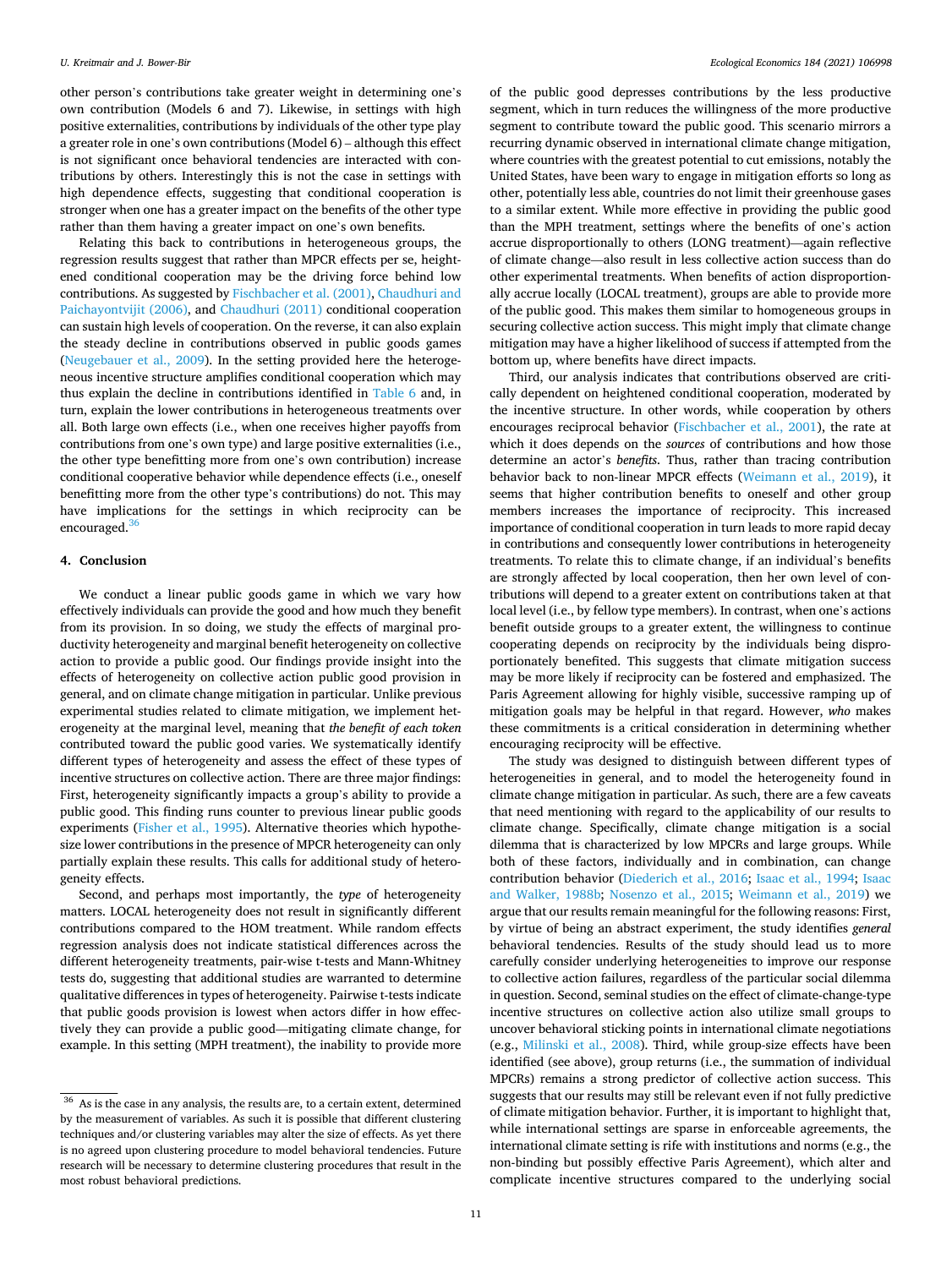dilemma. No experiment can capture real world incentive structures in their entirety, but can still provide insights into general behavioral tendencies. Finally, it may be the case that our results are moderated by changes in MPCR based on evidence of non-linear MPCR effects ([Gunnthorsdottir et al., 2007](#page-14-0); [Weimann et al., 2019](#page-15-0)) and our use of relatively high MPCR values. Our results, however, show little evidence of these effects, suggesting that additional studies may be warranted to assess whether MPCR non-linearities also hold in the presence of heterogeneity. In general, we believe that external validity of results, ours or any other study's, arise from systematic replication and testing of conditions under which effects hold ([McDermott, 2011\)](#page-15-0). As such, we welcome additional studies expanding our understanding of heterogeneity typology and investigating the effects of different types of heterogeneity on collective action behavior.

## **Declaration of Competing Interest**

The authors declare that they have no known competing financial interests or personal relationships that could have appeared to influence the work reported in this paper.

### **Appendix A. Experimental instructions**

Now that the experiment has begun, please make sure that your cell phones are switched off. **We ask that you do not talk with one another and do not turn around or look at other participants' screens.** 

If you have a question after reading the instructions, please raise your hand and the experimenter will answer your question in private.

## *Welcome*

**—** 

You will receive \$5 for showing up for this experiment. You can earn additional money by participating in this experiment. This experiment should not take more than 1 hour. You are free to leave at any time. However, if you choose to do so before the end of the experiment, you will only receive the \$5 show-up fee. The total amount of money you can earn during the experiment depends on your decisions during this experiment, as well as the decisions of your group members, so please read the following instructions carefully.

#### *Private decisions*

Please note that your decisions and earnings are private. Your decisions are recorded using your experimental subject ID given to you by the experimenter, not your name or your student ID. At the end of the experiment, you will be asked to enter your name into the computer. This information is to process your payment only - it will not be used in any other way.

#### *Payments*

Your decisions will earn you **Experimental Currency Units** (ECUs). At the end of the experiment your ECUs will be exchanged into US dollars at a rate of 45 ECUs  $= $1$ . You will be paid in US dollars.

#### *Stages*

**—** 

Today's experiment will consist of **two** stages. You will receive instructions at the beginning of each stage.

#### *Stage 1 Instructions*

#### *Groups and member number*

You have been randomly assigned to a group of 4 individuals for Stage 1. You will remain in this group until the end of Stage 1. Within the group, every member has been randomly assigned a member number 1 through 4. You will keep this number until the end of Stage 1.

You are member\_\_\_

In Stage 1 you will make 14 decisions. The decision task is described below. Before making actual decisions that affect your earnings, you will answer a short quiz designed to check your understanding of the task.

#### *Decision task*

Every individual in your group has an Individual Fund, and your group of 4 has a Group Fund. Both your Individual Fund and the Group Fund have 0 tokens in them at the beginning of each decision setting. You and your group members will each receive 12 tokens for each decision setting. For each decision setting you must decide privately how many (if any) tokens to transfer to the Group Fund. The computer automatically places any tokens you did not transfer to the Group Fund in your own Individual Fund.

Unconditional Transfer Decision: In the first decision setting you must decide how many tokens to transfer when you do not know how many tokens your group members will transfer themselves.

Conditional Transfer Decisions: In the remaining settings you must decide how many tokens to transfer if your group members were to transfer, on average, a range of tokens. You will make a decision for every possible average level of transfers by your group members (0–12 tokens).

#### *Returns to transfers*

—

Each token that is in your Individual Fund will increase your earnings by 5 ECU. Each token that is transferred to the Group Fund will increase each group member's earnings by 3 ECU.

This means that your ECU earnings are calculated in the following way:

 $5 ECU \times$  Number of tokens in your Individual Fund + 3 ECU  $\times$  Number of tokens in the Group Fund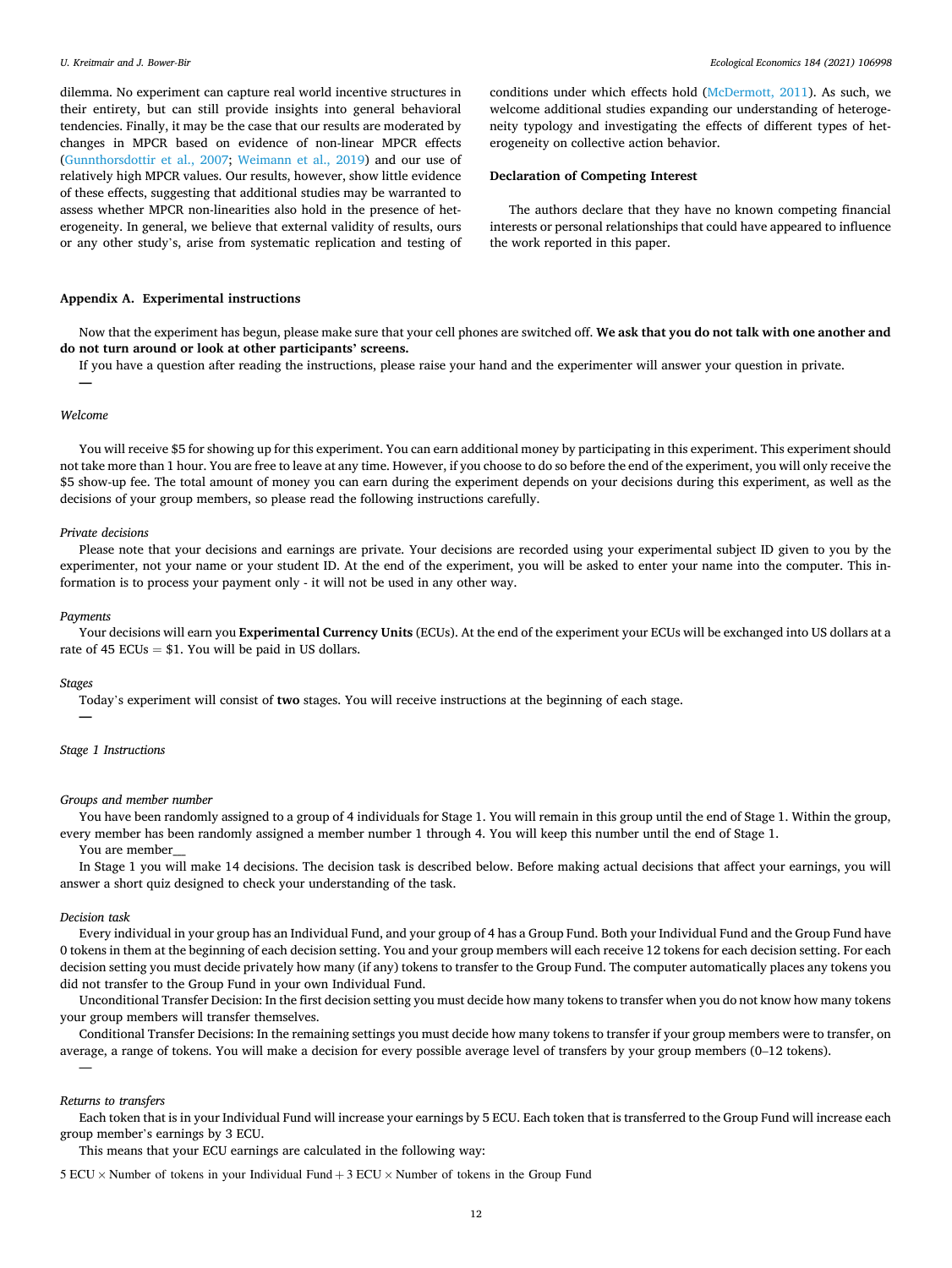### *Earnings stage 1*

You will not receive earnings for every decision you make in Stage 1. Instead, at the end of the experiment, the computer will calculate your payoffs for Stage 1 as follows:

One member will be randomly selected to be the "conditional" member. The three other members are the "unconditional" members. For the unconditional members payoffs are calculated using their unconditional transfer decision.

For the conditional member his or her payoffs depend on the transfer decision made in the setting that corresponds to the average transfers (rounded to the nearest whole number) made by the unconditional members.

On the next screen you will find an example to illustrate these calculations.

To pick the conditional member the experimenter will draw a card from a shuffled deck of 4 cards (Ace through 4) with each card corresponding to a member number. Each member has the same probability of being picked. The draw will take place in public at the front of the room. The conditional member number that is picked is the same for every group in the room.

## *Stage 2 Instructions*

—

You have completed Stage 1 of the experiment. Stage 2 consist of 15 decision rounds. The decision task is similar to that in Stage 1 but with important differences. Before making actual decisions that affect your earnings, you will answer another short quiz designed to ensure you understand the decision task.

#### *Groups and member number*

For Stage 2 you have been randomly assigned to a new group of 4 individuals. You will remain in this group until the end of Stage 2. Within the group, every member has been randomly assigned one of the following color and number combinations: Purple 1, Purple 2, Orange 1, and Orange 2. You will keep this color and number until the end of Stage 2.

You have been assigned type and number\_\_\_\_.

#### *Decision task*

—

—

As in Stage 1, in every round of Stage 2 you will privately decide how to distribute a number of tokens between the Group Fund and your Individual Fund. (Remember: Any tokens not transferred to the Group Fund will be automatically placed in your Individual Fund.)

In Stage 2 you will receive 25 tokens each round with which to make your transfer decision.

Once everyone has made his or her decisions in a round, you will receive information about:

• Your transfer decision for that round,

- Your earnings for that round,
- The total number of tokens transferred to the Group Fund for that round, and
- The individual transfers to the Group Fund by all other group members.

A history of this information is available in a table while you make your decision.

#### *Earnings in Stage 2(HOM Treatment)*

Your Earnings in Stage 2 will be the sum of your per round earnings. Returns to each token transferred have changed from Stage 1:

- Each token that you place in your Individual Fund will increase your earnings by 1 ECU.
- Every token that is moved to the Group Fund will increase every group member's earnings by 0.6 ECU each.

This means that your ECU earnings are calculated in the following way:

1 ECU × Number of tokens in your Individual Fund + 0*.*6 ECU × Number of tokens in the Group Fund

Please raise your hand if you have any questions.

On the next screen you will see some examples of how earnings are calculated.

—

# *Earnings in Stage 2(MBH Treatment)*

Your Earnings in Stage 2 will be the sum of your per round earnings. Returns to each token transferred have changed from Stage 1. Earnings differ for type Purple and type Orange individuals: Purple

- Individuals receive 1 ECU for every token in his or her Individual Fund.
- And 0.4 ECU for every token in the Group Fund.

# Orange

• Individuals receive 1 ECU for every token in his or her Individual Fund.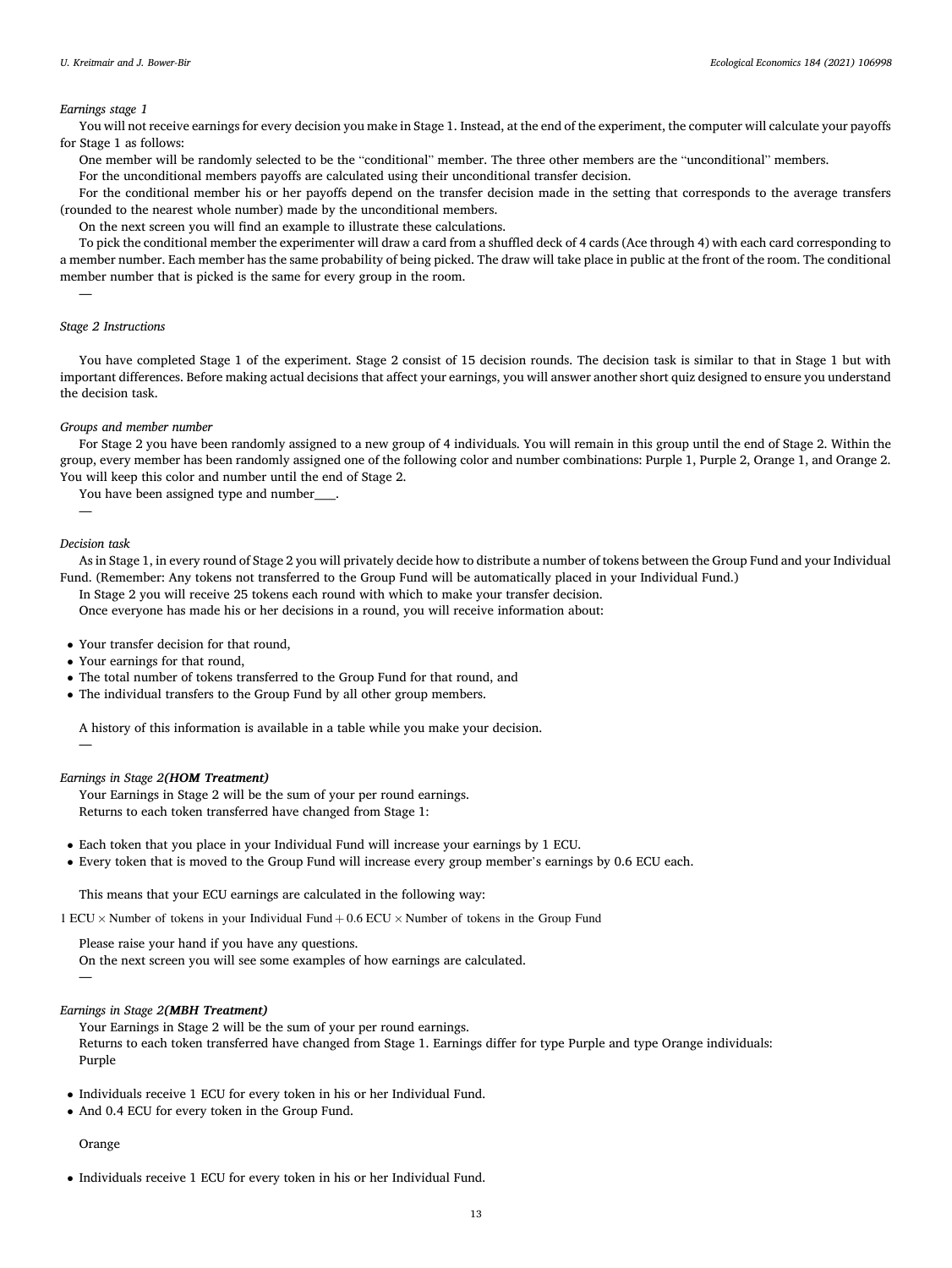• And 0.8 ECU for every token in the Group Fund.

This means that your ECU earnings are calculated in the following way: For PURPLE: 1 ECU  $\times$  Number of tokens in your Individual Fund

+

—

0.4 ECU  $\times$  Number of tokens in the Group Fund For ORANGE:

1 ECU × Number of tokens in your Individual Fund + 0*.*8 ECU × Number of tokens in the Group Fund

Please raise your hand if you have any questions.

On the next screen you will see some examples of how earnings are calculated.

# *Earnings in Stage 2(MPH Treatment)*

Your Earnings in Stage 2 will be the sum of your per round earnings. Returns to each token transferred have changed from Stage 1:

- Individuals receive 1 ECU for every token in his or her Individual Fund.
- Every group member receives 0.4 ECU for every token transferred to the Group Fund by PURPLE group members.
- And 0.8 ECU for every token transferred to the Group Fund by ORANGE group members.

This means your earnings are now calculated as follows:

1 ECU × Number of tokens in your Individual Fund + 0*.*4 ECU × Number of tokens in the Group Fund transferred by PURPLE members  $+ 0.8$  ECU  $\times$  Number of tokens in the Group Fund transferred by ORANGE members

Please raise your hand if you have any questions.

On the next screen you will see some examples of how earnings are calculated.

## *Earnings in Stage 2(LOCAL Treatment)*

Your Earnings in Stage 2 will be the sum of your per round earnings. Returns to each token transferred have changed from Stage 1. Earnings differ for type Purple and type Orange individuals: Purple

- Individuals receive 1 ECU for every token in his or her Individual Fund.
- Purple individuals receive 0.8 ECU for every token transferred to the Group Fund by PURPLE group members.
- And 0.4 ECU for every token transferred to the Group Fund by ORANGE group members.

## Orange

—

- Individuals receive 1 ECU for every token in his or her Individual Fund.
- Orange individuals receive 0.8 ECU for every token transferred to the Group Fund by ORANGE group members.
- And 0.4 ECU for every token transferred to the Group Fund by PURPLE group members.

This means that your ECU earnings are calculated in the following way: For PURPLE:

> 1 ECU × Number of tokens in your Individual Fund + 0*.*8 ECU × Number of tokens in the Group Fund by PURPLE + 0*.*4 ECU  $\times$  Number of tokens in the Group Fund by ORANGE

For ORANGE:

—

1 ECU × Number of tokens in your Individual Fund + 0*.*8 ECU × Number of tokens in the Group Fund by ORANGE + 0*.*4 ECU  $\times$  Number of tokens in the Group Fund by PURPLE

Please raise your hand if you have any questions.

On the next screen you will see some examples of how earnings are calculated.

# *Earnings in Stage 2(LONG Treatment)*

Your Earnings in Stage 2 will be the sum of your per round earnings. Returns to each token transferred have changed from Stage 1. Earnings differ for type Purple and type Orange individuals: Purple

- Individuals receive 1 ECU for every token in his or her Individual Fund.
- Purple individuals receive 0.4 ECU for every token transferred to the Group Fund by PURPLE group members.
- And 0.8 ECU for every token transferred to the Group Fund by ORANGE group members.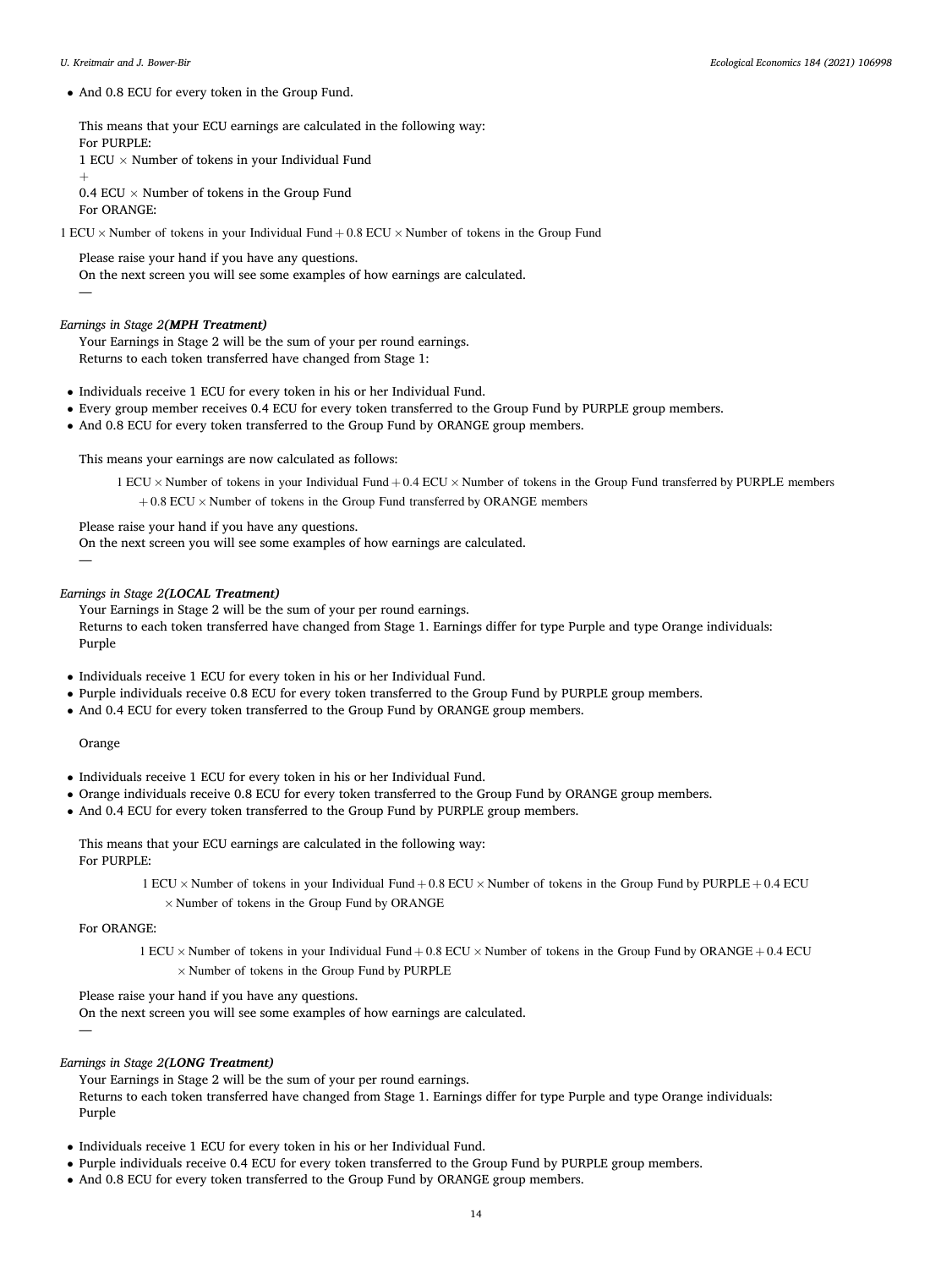## <span id="page-14-0"></span>Orange

- Individuals receive 1 ECU for every token in his or her Individual Fund.
- Orange individuals receive 0.4 ECU for every token transferred to the Group Fund by ORANGE group members.
- And 0.8 ECU for every token transferred to the Group Fund by PURPLE group members.

This means that your ECU earnings are calculated in the following way:

For PURPLE:

1 ECU × Number of tokens in your Individual Fund + 0*.*4 ECU × Number of tokens in the Group Fund by PURPLE + 0*.*8 ECU

 $\times$  Number of tokens in the Group Fund by ORANGE

For ORANGE:

1 ECU × Number of tokens in your Individual Fund + 0*.*4 ECU × Number of tokens in the Group Fund by ORANGE + 0*.*8 ECU  $\times$  Number of tokens in the Group Fund by PURPLE

Please raise your hand if you have any questions.

On the next screen you will see some examples of how earnings are calculated.

## **Appendix B. Supplementary data**

Supplementary data to this article can be found online at [https://doi.org/10.1016/j.ecolecon.2021.106998.](https://doi.org/10.1016/j.ecolecon.2021.106998)

## **References**

- [Andreoni, J., 1989. Giving with impure altruism: applications to charity and Ricardian](http://refhub.elsevier.com/S0921-8009(21)00056-2/rf0005)  [equivalence. J. Polit. Econ. 97, 1447](http://refhub.elsevier.com/S0921-8009(21)00056-2/rf0005)–1458.
- [Andreoni, J., 1990. Impure altruism and donations to public goods: a theory of warm](http://refhub.elsevier.com/S0921-8009(21)00056-2/rf0010)[glow giving. Econ. J. 100, 464](http://refhub.elsevier.com/S0921-8009(21)00056-2/rf0010)–477.
- [Baggio, M., Mittone, L., 2014. An Experimental Approach to Generational Heterogeneity.](http://refhub.elsevier.com/S0921-8009(21)00056-2/rf0015)  [Cognitive and Experimental Economics Laboratory, Department of Economics,](http://refhub.elsevier.com/S0921-8009(21)00056-2/rf0015)  [University of Trento, Italia.](http://refhub.elsevier.com/S0921-8009(21)00056-2/rf0015)
- [Barrett, S., 2003. Environment and Statecraft: The Strategy of Environmental Treaty-](http://refhub.elsevier.com/S0921-8009(21)00056-2/rf0020)[Making. Oxford University Press, New York.](http://refhub.elsevier.com/S0921-8009(21)00056-2/rf0020)
- [Barrett, S., Dannenberg, A., 2012. Climate negotiations under scientific uncertainty.](http://refhub.elsevier.com/S0921-8009(21)00056-2/rf0025) [Proc. Natl. Acad. Sci. 109, 17372](http://refhub.elsevier.com/S0921-8009(21)00056-2/rf0025)–17376.
- Bathiany, S., Dakos, V., Scheffer, M., Lenton, T.M., 2018. Climate models predict increasing temperature variability in poor countries. Sci. Adv. 4 [https://doi.org/](https://doi.org/10.1126/sciadv.aar5809) [10.1126/sciadv.aar5809](https://doi.org/10.1126/sciadv.aar5809) eaar5809.
- Blackwell, C., McKee, M., 2003. Only for my own neighborhood?: preferences and voluntary provision of local and global public goods. J. Econ. Behav. Organ. 52, 115–131. [https://doi.org/10.1016/S0167-2681\(02\)00178-6.](https://doi.org/10.1016/S0167-2681(02)00178-6)
- [Blanco, E., Haller, T., Lopez, M.C., Walker, J.M., 2016. The tension between private](http://refhub.elsevier.com/S0921-8009(21)00056-2/rf0040)  [benefits and degradation externalities from appropriation in the commons. J. Econ.](http://refhub.elsevier.com/S0921-8009(21)00056-2/rf0040)  [Behav. Organ. 125, 136](http://refhub.elsevier.com/S0921-8009(21)00056-2/rf0040)–147.
- Blanco, E., Haller, T., Walker, J.M., 2018. Provision of environmental public goods: unconditional and conditional donations from outsiders. J. Environ. Econ. Manag. 92, 815–831. [https://doi.org/10.1016/j.jeem.2017.10.002.](https://doi.org/10.1016/j.jeem.2017.10.002)
- [Bolton, G.E., Ockenfels, A., 2000. ERC: a theory of equity, reciprocity, and competition.](http://refhub.elsevier.com/S0921-8009(21)00056-2/rf0050)  [Am. Econ. Rev. 166](http://refhub.elsevier.com/S0921-8009(21)00056-2/rf0050)–193.
- Bower-Bir, J.S., Kreitmair, U.W., 2017. Use vs. Production Clustering. [https://doi.org/](https://doi.org/10.5967/5q0d-x256)  [10.5967/5q0d-x256](https://doi.org/10.5967/5q0d-x256).
- [Brick, K., Visser, M., 2012. Heterogeneity and voting: a framed public good experiment.](http://refhub.elsevier.com/S0921-8009(21)00056-2/rf0060)  [In: Econ. Res. South. Afr. ERSA Work. Pap. 298](http://refhub.elsevier.com/S0921-8009(21)00056-2/rf0060).
- Buchan, N.R., Grimalda, G., Wilson, R., Brewer, M., Fatas, E., Foddy, M., 2009. Globalization and human cooperation. Proc. Natl. Acad. Sci. 106, 4138–4142. [https://doi.org/10.1073/pnas.0809522106.](https://doi.org/10.1073/pnas.0809522106)
- Burton-Chellew, M.N., May, R.M., West, S.A., 2013. Combined inequality in wealth and risk leads to disaster in the climate change game. Clim. Chang. 120, 815–830. [https://doi.org/10.1007/s10584-013-0856-7.](https://doi.org/10.1007/s10584-013-0856-7)
- [Cardenas, J.C., Stranlund, J., Willis, C., 2002. Economic inequality and burden-sharing in](http://refhub.elsevier.com/S0921-8009(21)00056-2/rf0075)  [the provision of local environmental quality. Ecol. Econ. 40, 379](http://refhub.elsevier.com/S0921-8009(21)00056-2/rf0075)–395.
- [Carter, J.R., Drainville, B.J., Poulin, R.P., 2001. A Test for Rational Altruism in a Public](http://refhub.elsevier.com/S0921-8009(21)00056-2/rf0080)  [Goods Experiment. David K. Levine.](http://refhub.elsevier.com/S0921-8009(21)00056-2/rf0080)
- [Chan, K.S., Mestelman, S., Moir, R., Muller, R.A., 1999. Heterogeneity and the voluntary](http://refhub.elsevier.com/S0921-8009(21)00056-2/rf0085)  [provision of public goods. Exp. Econ. 2, 5](http://refhub.elsevier.com/S0921-8009(21)00056-2/rf0085)–30.
- [Chan, K.S., Mestelman, S., Muller, R.A., Moir, R., 2012. Communication, equity and the](http://refhub.elsevier.com/S0921-8009(21)00056-2/rf0090)  [voluntary provision of a public good by heterogeneous groups. J. Socio-Econ. 41,](http://refhub.elsevier.com/S0921-8009(21)00056-2/rf0090)  87–[94](http://refhub.elsevier.com/S0921-8009(21)00056-2/rf0090).
- [Charrad, M., Ghazzali, N., Boiteux, V., Niknafs, A., 2014. NbClust: An R package for](http://refhub.elsevier.com/S0921-8009(21)00056-2/rf0095)  [determining the relevant number of clusters in a data set| Charrad|. J. Stat. Softw.](http://refhub.elsevier.com/S0921-8009(21)00056-2/rf0095)  [61, 1](http://refhub.elsevier.com/S0921-8009(21)00056-2/rf0095)–36.
- [Chaudhuri, A., 2011. Sustaining cooperation in laboratory public goods experiments: a](http://refhub.elsevier.com/S0921-8009(21)00056-2/rf0100)  [selective survey of the literature. Exp. Econ. 14, 47](http://refhub.elsevier.com/S0921-8009(21)00056-2/rf0100)–83.
- [Chaudhuri, A., Paichayontvijit, T., 2006. Conditional cooperation and voluntary](http://refhub.elsevier.com/S0921-8009(21)00056-2/rf0105) [contributions to a public good. Econ. Bull. 3, 1](http://refhub.elsevier.com/S0921-8009(21)00056-2/rf0105)–14.
- Chen, Y., Li, S.X., 2009. Group identity and social preferences. Am. Econ. Rev. 99, 431–457. [https://doi.org/10.1257/aer.99.1.431.](https://doi.org/10.1257/aer.99.1.431)
- Ciscar, J.-C., Iglesias, A., Feyen, L., Szabó, L., Van Regemorter, D., Amelung, B., [Nicholls, R., Watkiss, P., Christensen, O.B., Dankers, R., 2011. Physical and](http://refhub.elsevier.com/S0921-8009(21)00056-2/rf0115)  [economic consequences of climate change in Europe. Proc. Natl. Acad. Sci. 108,](http://refhub.elsevier.com/S0921-8009(21)00056-2/rf0115) [2678](http://refhub.elsevier.com/S0921-8009(21)00056-2/rf0115)–2683.
- [Cooper, D.J., Kagel, J.H., 2016. Other-regarding preferences: A selective survey of](http://refhub.elsevier.com/S0921-8009(21)00056-2/rf0120) [experimental results. In: The Handbook of Experimental Economics, pp. 217](http://refhub.elsevier.com/S0921-8009(21)00056-2/rf0120)–289.
- [Croson, R.T., 2007. Theories of commitment, altruism and reciprocity: evidence from](http://refhub.elsevier.com/S0921-8009(21)00056-2/rf0125) [linear public goods games. Econ. Inq. 45, 199](http://refhub.elsevier.com/S0921-8009(21)00056-2/rf0125)–216.
- [Dasgupta, U., Orman, W.H., 2014. Does heterogeneity help in overcoming the public](http://refhub.elsevier.com/S0921-8009(21)00056-2/rf0130) [goods dilemma in a sequential contribution environment? Group Decis. Negot. 23,](http://refhub.elsevier.com/S0921-8009(21)00056-2/rf0130) [1219](http://refhub.elsevier.com/S0921-8009(21)00056-2/rf0130)–1239.
- Diederich, J., Goeschl, T., Waichman, I., 2016. Group size and the (in)efficiency of pure public good provision. Eur. Econ. Rev. 85, 272–287. [https://doi.org/10.1016/j.](https://doi.org/10.1016/j.euroecorev.2016.03.001)  uroecorev.2016.03.001.
- [Eckel, C.C., Grossman, P.J., 2005. Managing diversity by creating team identity. J. Econ.](http://refhub.elsevier.com/S0921-8009(21)00056-2/rf0140)  [Behav. Organ. 58, 371](http://refhub.elsevier.com/S0921-8009(21)00056-2/rf0140)–392.
- [Fehr, E., Schmidt, K.M., 1999. A theory of fairness, competition, and cooperation. Q. J.](http://refhub.elsevier.com/S0921-8009(21)00056-2/rf0145)  [Econ. 114, 817](http://refhub.elsevier.com/S0921-8009(21)00056-2/rf0145)–868.
- Fellner, G., Lünser, G.K., 2014. Cooperation in local and global groups. J. Econ. Behav. Organ. 108, 364–373. <https://doi.org/10.1016/j.jebo.2014.02.007>.
- Fellner, G., Iida, Y., Kröger, S., Seki, E., 2014. The relation between information and heterogeneous ability in joint projects–[an experimental analysis. Cah. Rech. Pap. 14,](http://refhub.elsevier.com/S0921-8009(21)00056-2/rf0155)  [11.](http://refhub.elsevier.com/S0921-8009(21)00056-2/rf0155)
- Fischbacher, U., 2007. z-Tree: Zurich toolbox for ready-made economic experiments. Exp Econ 10, 171–178. <https://doi.org/10.1007/s10683-006-9159-4>.
- Fischbacher, U., Gächter, S., 2010. Social preferences, beliefs, and the dynamics of free [riding in public goods experiments. Am. Econ. Rev. 100, 541](http://refhub.elsevier.com/S0921-8009(21)00056-2/rf0160)–556.
- Fischbacher, U., Gächter, S., Fehr, E., 2001. Are people conditionally cooperative? [Evidence from a public goods experiment. Econ. Lett. 71, 397](http://refhub.elsevier.com/S0921-8009(21)00056-2/rf0165)–404.
- [Fischbacher, U., Schudy, S., Teyssier, S., 2014. Heterogeneous reactions to heterogeneity](http://refhub.elsevier.com/S0921-8009(21)00056-2/rf0170)  [in returns from public goods. Soc. Choice Welf. 43, 195](http://refhub.elsevier.com/S0921-8009(21)00056-2/rf0170)–217.
- [Fisher, J., Isaac, M., Schatzberg, J.W., Walker, J., 1995. Heterogenous demand for public](http://refhub.elsevier.com/S0921-8009(21)00056-2/rf0175)  [goods: behavior in the voluntary contributions mechanism. Public Choice 85,](http://refhub.elsevier.com/S0921-8009(21)00056-2/rf0175) 249–[266](http://refhub.elsevier.com/S0921-8009(21)00056-2/rf0175).
- Gallier, C., Goeschl, T., Kesternich, M., Lohse, J., Reif, C., Römer, D., 2019. Leveling up? An inter-neighborhood experiment on parochialism and the efficiency of multi-level public goods provision. J. Econ. Behav. Organ. 164, 500–517. [https://doi.org/](https://doi.org/10.1016/j.jebo.2019.05.028)  [10.1016/j.jebo.2019.05.028](https://doi.org/10.1016/j.jebo.2019.05.028).
- [Gardiner, S.M., 2006. A perfect moral storm: climate change, intergenerational ethics](http://refhub.elsevier.com/S0921-8009(21)00056-2/rf0185)  [and the problem of moral corruption. Environ. Values 15, 397](http://refhub.elsevier.com/S0921-8009(21)00056-2/rf0185)–413.
- [Goeree, J.K., Holt, C.A., Laury, S.K., 2002. Private costs and public benefits: unraveling](http://refhub.elsevier.com/S0921-8009(21)00056-2/rf0190)  [the effects of altruism and noisy behavior. J. Public Econ. 83, 255](http://refhub.elsevier.com/S0921-8009(21)00056-2/rf0190)–276.
- [Goetze, D., Galderisi, P., 1989. Explaining collective action with rational models. Public](http://refhub.elsevier.com/S0921-8009(21)00056-2/rf0195)  [Choice 62, 25](http://refhub.elsevier.com/S0921-8009(21)00056-2/rf0195)–39.
- Gunnthorsdottir, A., Houser, D., McCabe, K., 2007. Disposition, history and contributions in public goods experiments. J. Econ. Behav. Organ. 62, 304–315. [https://doi.org/](https://doi.org/10.1016/j.jebo.2005.03.008)  [10.1016/j.jebo.2005.03.008](https://doi.org/10.1016/j.jebo.2005.03.008).
- Güth, W., Sääksvuori, L., 2012. Provision of multilevel public goods by positive [externalities: experimental evidence. BE J. Econ. Anal. Policy 12.](http://refhub.elsevier.com/S0921-8009(21)00056-2/rf0205)

Helland, L., Hovi, J., Sælen, H., April 2018. Climate leadership by conditional commitments. Oxf. Econ. Pap. 70 (2), 417–442. [https://doi.org/10.1093/oep/](https://doi.org/10.1093/oep/gpx045)  $gpx045$ 

International Energy Association, 2019. CO2 Emissions [WWW Document]. n.d. [https](https://www.iea.org/statistics/co2emissions/)  [://www.iea.org/statistics/co2emissions/](https://www.iea.org/statistics/co2emissions/) (accessed 11.11.19).